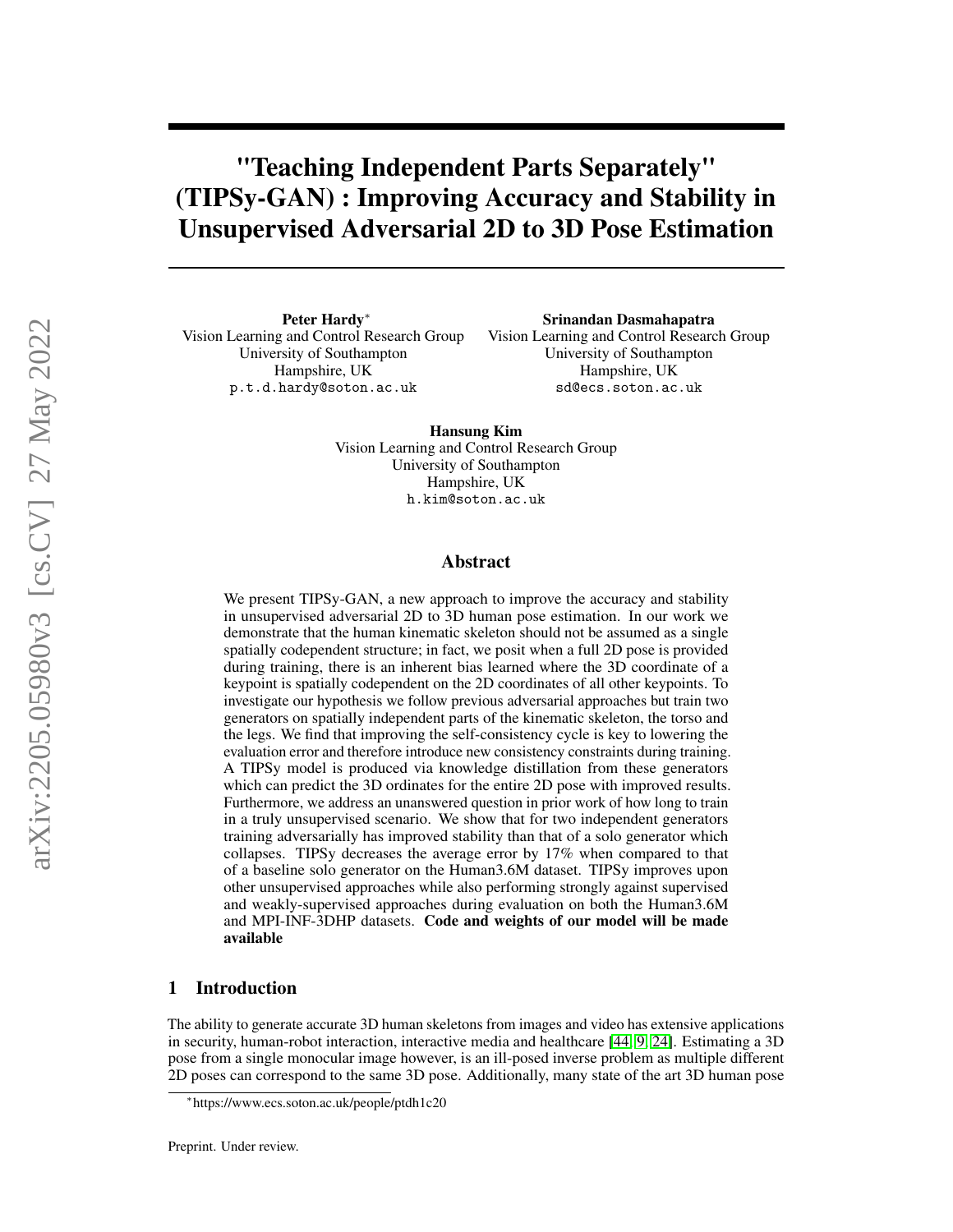estimation (HPE) approaches [\[25,](#page-12-1) [5,](#page-11-1) [48,](#page-14-0) [15,](#page-12-2) [27,](#page-12-3) [23,](#page-12-4) [8,](#page-11-2) [33,](#page-13-1) [41,](#page-13-2) [51\]](#page-14-1) utilise ground truth 3D pose data during training. Unfortunately most 3D datasets contain few subjects within a controlled environment and performing a limited number of actions. Unsupervised adversarial approaches [\[6,](#page-11-3) [18,](#page-12-5) [50\]](#page-14-2) have sought to remedy this by exploiting the abundance of readily available 2D image and video data of humans. Through the use of self or temporal consistency and a 2D pose discriminator, they help to reduce the barrier of entry for 3D HPE while improving generability to unseen scenarios. However, most unsupervised approaches perform sub-par during evaluation on 3D HPE datasets when compared against their supervised counterparts. Our research aims to reduce this discrepancy and address what we believe is a flaw in all adversarial 2D to 3D HPE models; that the human kinematic skeleton should be treated as one independent structure.

We believe that minimising the predictive error on the entire 2D skeleton induces correlations between a keypoints 3D coordinate and all of the skeletons other 2D keypoint coordinates. Thus, for example, the 3D prediction for the left wrist would contain some component correlating to the 2D coordinate of the right knee. We instead train multiple generators on spatially independent parts of the 2D kinematic skeleton. The knowledge acquired is then distilled to an end-to-end model which can predict the 3D ordinates for an entire 2D pose, giving the framework its name "Teaching Independent Parts Seperately" (TIPSy). In this paper we build upon Chen et al. [\[6\]](#page-11-3) and show the stability of our model during training, highlighting that in a truly unsupervised scenario using spatially independent generators would allow for more optimum model to be created, even when no 3D data is accessible. Additionally we introduce three new self-consistency constraints during the adversarial learning cycle which we found to help improve evaluation metrics.

# 2 Related Work

#### 2.1 3D Human Pose Estimation

There currently exist two main avenues of deep-learning research for 3D HPE. The first learns the mapping of 3D joints directly from a 2D image [\[31,](#page-13-3) [21,](#page-12-6) [26,](#page-12-7) [20,](#page-12-8) [37–](#page-13-4)[39\]](#page-13-5). The second builds upon an accurate intermediate 2D pose estimate and learns how to lift a 3D pose from it. The 2D pose is obtained from an image through techniques such as Stacked-Hourglass Architectures [\[28\]](#page-12-9) or Part Affinity Fields [\[4\]](#page-11-4). This work focuses on the latter 2D to 3D lifting avenue which can be organised into the following categories:

## 2.2 Fully Supervised

Fully supervised approaches seek to learn mappings from paired 2D-3D data which contain ground truth 2D locations of keypoints and their corresponding 3D coordinates. Martinez et al. [\[25\]](#page-12-1) introduced a baseline fully connected regression model which learned 3D coordinates from their relative 2D locations. Exemplar approaches such as Chen and Ramanan [\[5\]](#page-11-1) and Yang et al. [\[48\]](#page-14-0) use large dictionaries/databases of 3D poses with a nearest-neighbour search to determine an optimal 3D pose. Jiang [\[15\]](#page-12-2) introduced an exemplar approach that split their 3D dictionary into torso and legs aiming to speed up the nearest-neighbour search process, whereas we split up our poses during training to reduce bias and learn a better 3D mapping. Pavllo et al. [\[33\]](#page-13-1) used temporal convolutions over 2D keypoints in order to predict the pose of the central or end frame in a time series, whereas Mehta et al. [\[27\]](#page-12-3) utilised multi-task learning to combine a convolutional pose regressor with kinematic skeleton fitting for real time 3D pose estimation. Park and Kwak [\[30\]](#page-12-10) and Zeng et al. [\[51\]](#page-14-1) introduced the concept of splitting a pose into localised groups during learning, where they assume that an unseen pose may be compose of local joint configurations that appear in different poses within a training set. Unlike our approach however, Park and Kwak [\[30\]](#page-12-10) and Zeng et al. [\[51\]](#page-14-1) still maintain that an entire 2D pose is one independent structure via feature sharing or feature averaging between the localised groups throughout their network. We argue that no feature sharing is required and these localised groups can be assumed to be completely independent from one another. Additionally, we distill the knowledge from our sub-networks to an end-to-end network which is more computationally efficient and TIPSy has improved generalisation performance.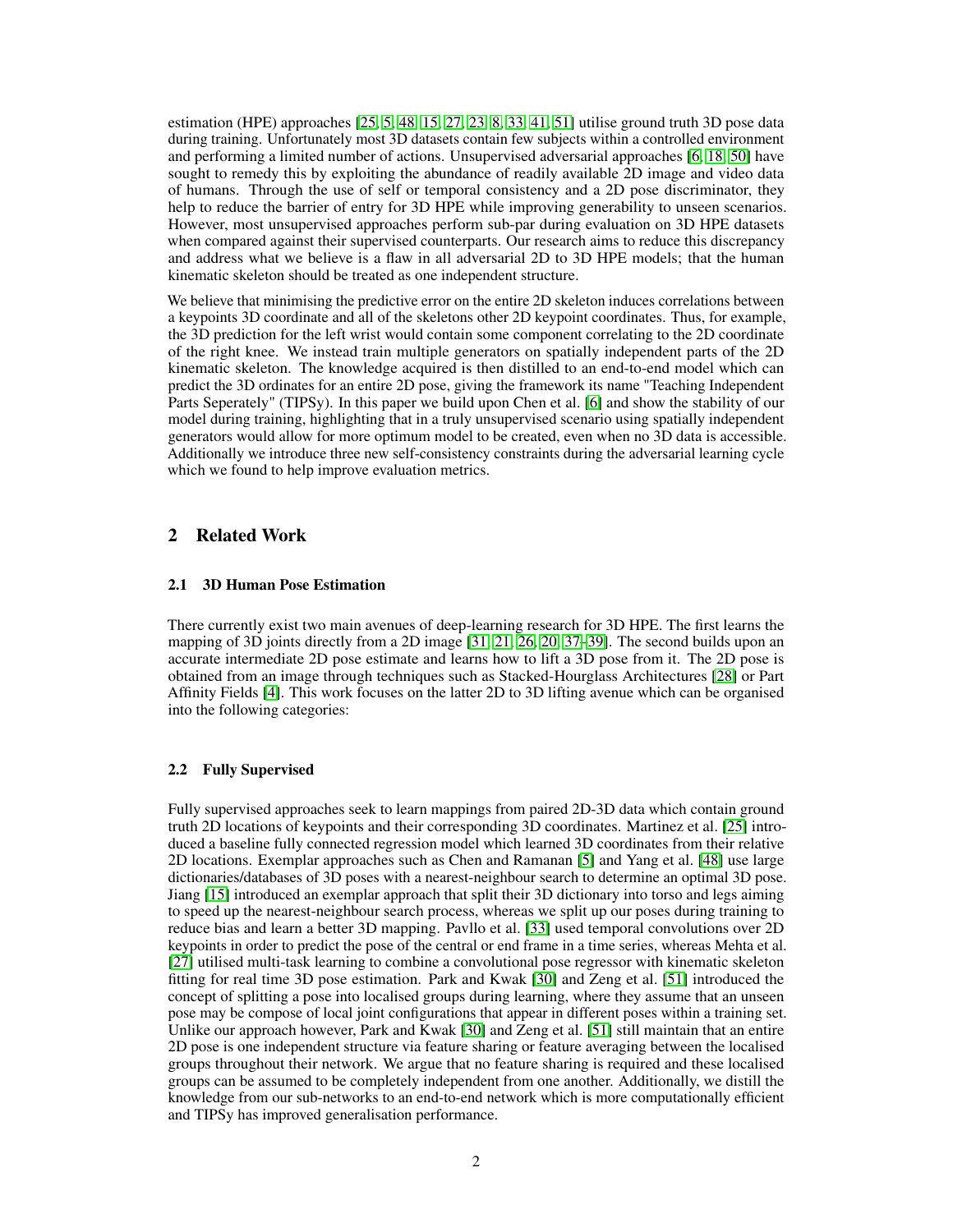#### 2.3 Weakly-Supervised

Weakly-Supervised approaches do not use explicit 2D-3D correspondences and instead use either augmented 3D data during training or unpaired 2D-3D data to learn human body priors (shape or articulation). Pavlakos et al. [\[32\]](#page-13-6) and Ronchi et al. [\[35\]](#page-13-7) proposed the learning of 3D poses from 2D with ordinal depth relationships between keypoints (e.g. the right wrist is behind the right elbow). Wandt and Rosenhahn [\[41\]](#page-13-2) introduced a weakly-supervised adversarial approach which transformed their predicted and ground truth 3D poses into a kinematic chain [\[42\]](#page-13-8) prior to being seen by a Wasserstein critic [\[11\]](#page-11-5). Yang et al. [\[49\]](#page-14-3) lifted wild 2D poses where no ground truth data is available with a critic network that compared these against existing 3D skeletons. Zhou et al. [\[52\]](#page-14-4) utilised transfer learning, using mixed 2D and 3D labels in a unified network. Drover et al. [\[7\]](#page-11-6) investigated if 3D poses can be learned through 2D self-consistency alone, where they found a 2D pose critic network was also needed. We improve upon [\[7\]](#page-11-6) within this work and show that self-consistency is more important than originally thought in order to minimise the quantitative error.

#### 2.4 Unsupervised

Unsupervised approaches do not utilise any 3D data during training, unpaired or otherwise. Kudo et al. [\[18\]](#page-12-5) introduced one of the first unsupervised adversarial networks utilising random re-projections and a 2D critic network, under the assumption that any predicted 3D pose once rotated and reprojected should still produce a believable 2D pose. Chen et al. [\[6\]](#page-11-3) expanded this work and that of [\[7\]](#page-11-6) by introducing an unsupervised adversarial approach with a self-consistency cycle. They also provided ablation studies highlighting a 7% improvement when using temporal cues during training. Yu et al. [\[50\]](#page-14-2) built upon Chen et al. [\[6\]](#page-11-3) highlighting that temporal constraints may hinder a models performance due to balancing multiple training objectives simultaneously and proposed splitting the problem into both a lifting and scale estimation module. They also found that adding temporal motion consistency can boost the performance of their model by 6%. Similar to [\[50\]](#page-14-2) we highlight that another issue may lie within the lifting network which could also benefit from being split into two networks that predict upper and lower body keypoints.

#### 2.5 Knowledge Distillation

Knowledge distillation is a model compression technique where knowledge is transferred from multiple or one large model (teacher) to a smaller model (student) [\[12\]](#page-11-7). Wang et al. [\[43\]](#page-13-9) proposed distilling knowledge from a Non-Rigid Structure from Motion method based on exemplar learning to predict 3D poses. Weinzaepfel et al. [\[45\]](#page-14-5) distilled knowledge from a 3D body, hand and facial pose estimators to a final model to predict the whole-body 3D pose. Their 3D body estimator however still assumed the entire body as one codependent structure during the training which we argue is sub-optimal. Additionally their model requires paired 2D-3D data during training whereas TIPSy achieves improved results when trained completely unsupervised. Tripathi et al. [\[40\]](#page-13-10) investigated if knowledge could be distilled across 3D representations, where a teacher network would learn 3D kinematic skeletons from 2D poses, then distill this knowledge to a student network that would predict skinned multi-person linear model (SMPL) [\[22\]](#page-12-11) representations of 3D poses. Lastly, Xu et al. [\[47\]](#page-14-6) proposed an unsupervised approach where a self-consistent teacher with 2D pose-dictionary based modelling would distill knowledge to a student utilising graphical convolutions to improve estimation accuracy and flexibility. From our knowledge however, there is yet to be an approach that learns to predict 3D from spatially independent parts of a 2D pose and then distills this knowledge to an end-to-end model.

## 3 Method

In this section we describe both our adversarial approach to train our 2D to 3D generators, as well as our knowledge distillation approach for our final TIPSy model. Our 2D poses consist of N key-points  $(x_i, y_i)$ ,  $i = 1...N$ , with the root key-point, the midpoint between the left and right hip joint, being located at the origin (0, 0). Because of the fundamental scale ambiguity associated with monocular images, it is impossible to infer absolute depth from a single view alone [\[29\]](#page-12-12). Therefore, we used max-normalisation on each of our 2D poses to scale their 2D coordinates between -1 and 1. This also constrains the range of possible 3D coordinates for these keypoints between -1 and 1, allowing the final function of our generators to be a bounded activation function which helps improve adversarial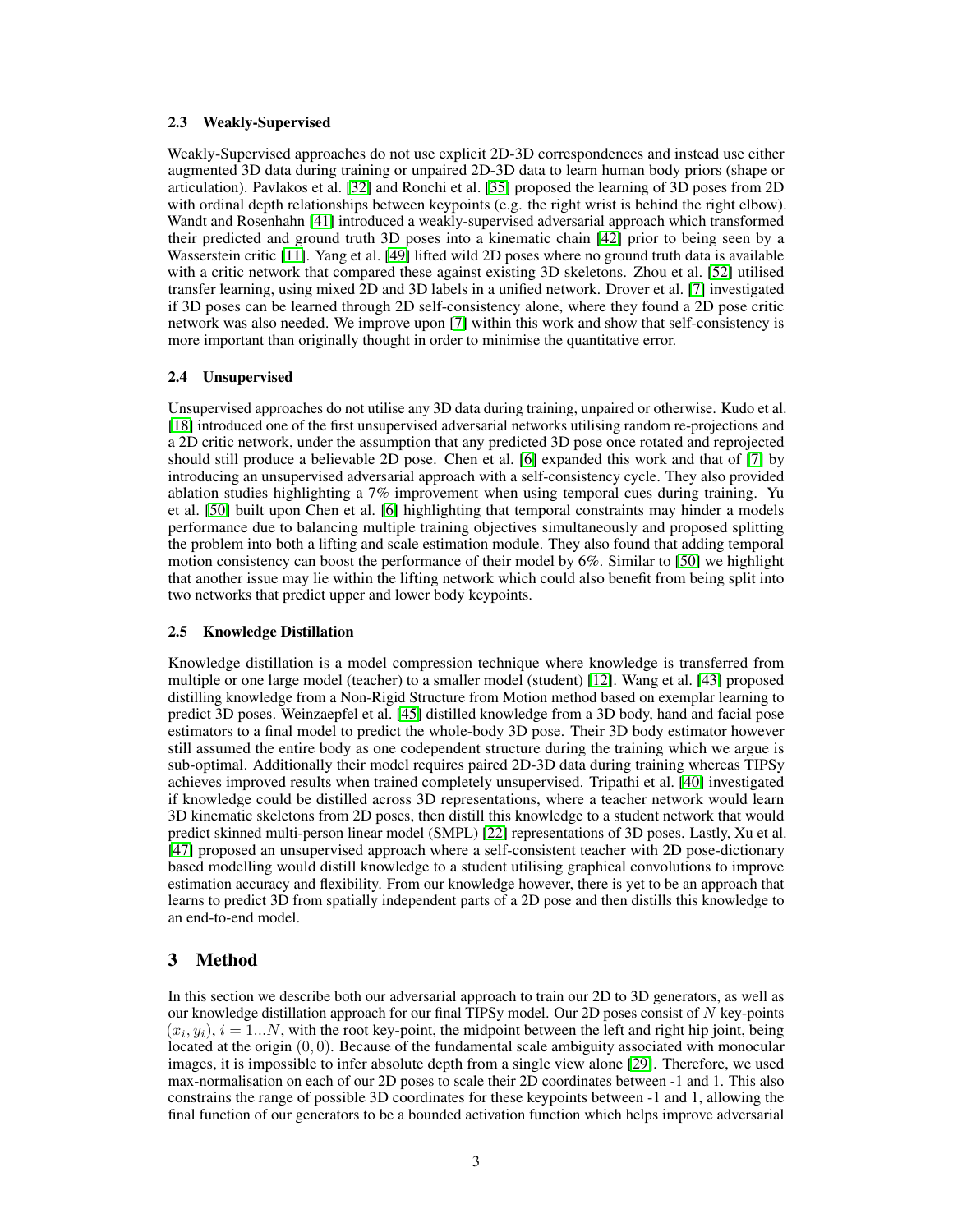learning [\[34\]](#page-13-11). Though feature selection [\[13,](#page-11-8) [46\]](#page-14-7) can be used to find an optimal amount of spatially independent segments to split a 2D pose into, for simplicity we split our pose up into two during training, the torso and legs. Therefore, two generators will be trained using our adversarial approach and one final generator will be trained using knowledge distillation. The full end-to-end training process of our adversarial approach can be seen in Figure [1.](#page-3-0)

<span id="page-3-0"></span>

Figure 1: Adversarial learning process. A 2D pose is split into torso and legs and provided to their respective generator. The predicted 3D pose is randomly rotated and reprojected back into 2D and given to a discriminator. The 3D pose also goes through two forms of self-consistency, 90° and reprojection consistency.

#### 3.1 Generator Architecture

Our generators  $(G_T, G_L)$  are fully connected neural networks whose architecture was based on Martinez et al. [\[25\]](#page-12-1) and can be seen in Appendix [A.1.](#page-15-0) These predict one 3D ordinate for each 2D keypoint:

$$
G_T(\mathbf{x}_T, \mathbf{y}_T; \mathbf{w}_T) = \hat{\mathbf{z}}_T \qquad G_L(\mathbf{x}_L, \mathbf{y}_L; \mathbf{w}_L) = \hat{\mathbf{z}}_L \tag{1}
$$

where  $(\mathbf{x}_T, \mathbf{y}_T)$  and  $(\mathbf{x}_L, \mathbf{y}_L)$  are the 2D coordinates of all torso and leg keypoints respectively,  $\hat{\mathbf{z}}_T$ and  $\hat{z}_L$  are the predicted 3D ordinates for those keypoints and  $w_T$  and  $w_L$  are the weights of each respective model learned during training. The torso generator takes a matrix as input containing the 2D coordinates for the wrists, elbows, shoulders, neck, spine, head and crown keypoint. The leg generator similarly accepts a matrix containing the ankles, knees and hips keypoints. The root keypoint being omitted during training as this was a constant. Once both of our generators had made their predictions they were concatenated with the original 2D keypoints to create our final predicted 3D pose  $(x, y, \hat{z})$ . Our final TIPSy generator by contrast accepts the entire human poses keypoints as input and would predict the 3D ordinates for the full human pose.

#### 3.2 Reprojection Consistency

Similar to prior work [\[6,](#page-11-3) [7,](#page-11-6) [50\]](#page-14-2), we utilise a self-consistency cycle through random 3D rotations to reproject our predicted 3D poses to new synthetic 2D viewpoints. Let  $Y \in \mathbb{R}^{N \times 2}$  be our full 2D pose. This will be split into  $Y_T \in \mathbb{R}^{t \times 2}$  and  $Y_L \in \mathbb{R}^{l \times 2}$  containing the 2D keypoints from which our generators  $G_T$ ,  $G_L$  will predict. Once a prediction  $G_T(\mathbf{Y}_T)$ ,  $G_L(\mathbf{Y}_L)$  is made and a full 3D pose  $(x, y, \hat{z})$  obtained, a random rotation matrix R will be created by uniformly sampling an azimuth angle between  $[-\pi, \pi]$  and an elevation angle between  $[\frac{-\pi}{18}, \frac{\pi}{18}]$ . The predicted 3D pose will be rotated by this matrix and reprojected back to 2D via projection  $\hat{P}$ , obtaining a new synthetic viewpoint of the pose and the matrix  $\tilde{Y} \in \mathbb{R}^{N \times 2}$  where  $\tilde{Y} = PR[(x, y, \hat{z})]$ . Providing our model is consistent, if we now split  $\tilde{\bf Y}$  into  $\tilde{\bf Y}_T$ ,  $\tilde{\bf Y}_L$  and provide these to our generators, perform the inverse rotation  $\mathbf{R}^{-1}$  on the newly predicted 3D pose  $(\tilde{\mathbf{x}}, \tilde{\mathbf{y}}, \tilde{\hat{\mathbf{z}}})$  and reproject it back into 2D, we should obtain our original matrix of 2D keypoints  $\overline{Y}$ . This cycle allows our generators to learn self-consistency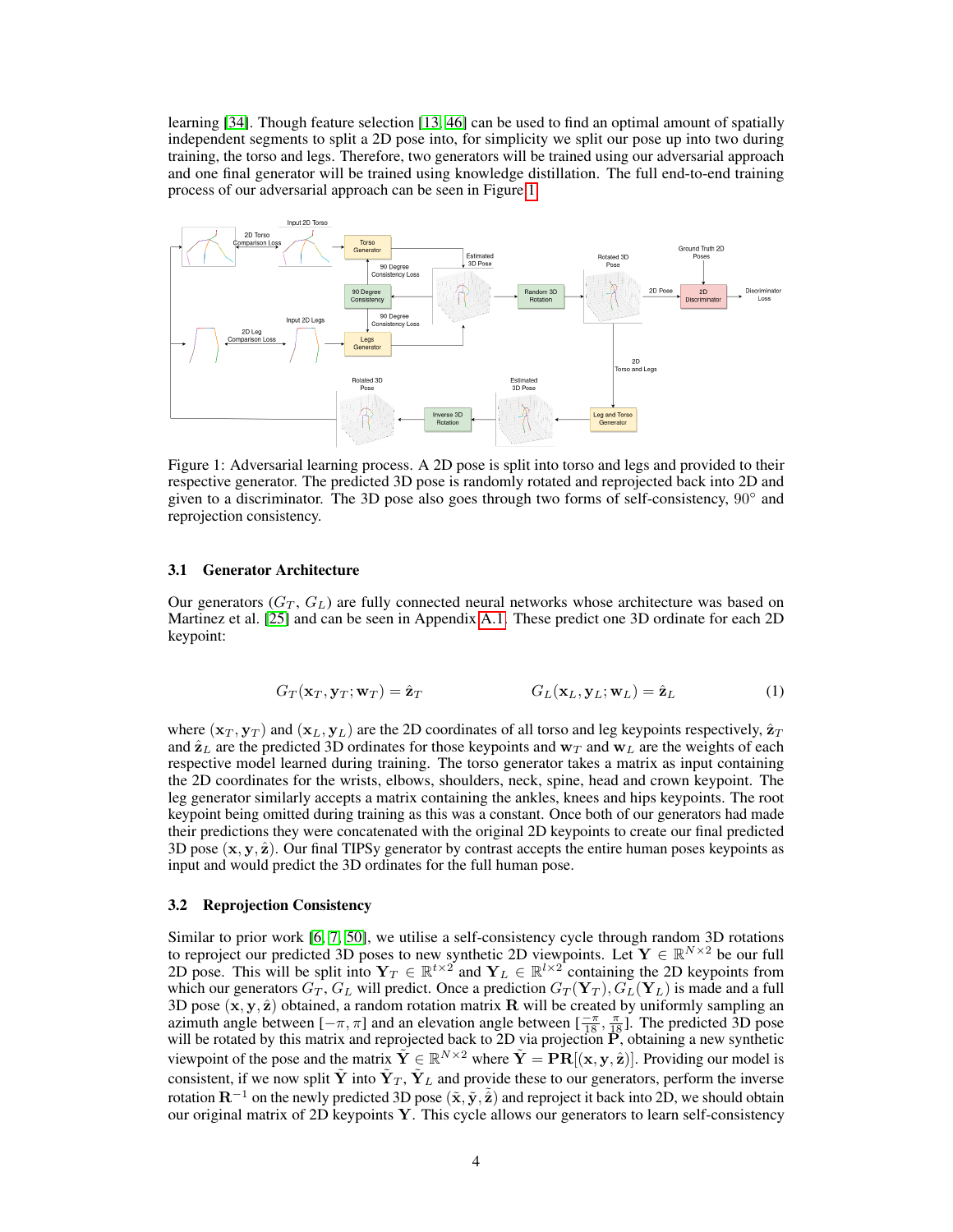during training where they seek to minimise the following components in the loss function:

$$
\mathcal{L}_{T2D} = \frac{1}{t} ||\mathbf{Y}_T - \mathbf{P} \mathbf{R}^{-1} [(\tilde{\mathbf{x}}_T, \tilde{\mathbf{y}}_T, \tilde{\hat{\mathbf{z}}}_T)]||_F^2 \quad \mathcal{L}_{L2D} = \frac{1}{l} ||\mathbf{Y}_L - \mathbf{P} \mathbf{R}^{-1} [(\tilde{\mathbf{x}}_L, \tilde{\mathbf{y}}_L, \tilde{\hat{\mathbf{z}}}_L)]||_F^2
$$

Where  $\lVert \cdot \rVert_F^2$  is squared frobenius norm and t and l are the number of keypoints predicted by the torso and leg generator respectively. Note that as we are training two generators independently from one another, they receive their own loss based on the error between the keypoints that they predicted for. As an example, part of the  $\mathcal{L}_{T2D}$  loss would include the difference between the original 2D keypoint location of the right wrist, and its 2D location once  $(\tilde{x}, \tilde{y}, \tilde{\hat{z}})$  was inversely rotated and reprojected. This error would not be included in the  $\mathcal{L}_{L2D}$  loss as the leg generator does not predict the 3D location for this keypoint.

# 3.3 90 Degree Consistency

During our study we found that increasing self-consistency was key to reduce the evaluation error (see Appendix [A.2.](#page-15-1) Therefore, we introduce new self-consistency constraints during training based on rotations around the y axis at 90 $\degree$  increments. Let  $(x, y, \hat{z})$  be the predicted 3D pose from our model. If we assume a fixed camera position and rotate our pose  $90^\circ$ , then the depth component of our pose  $(\hat{z})$  prior to rotation will now lie on the x axis from our cameras viewpoint. A visual example of this can be seen in Figure [2.](#page-4-0)

<span id="page-4-0"></span>

Figure 2: Showing that a  $90^\circ$  rotation of a 3D pose around the y axis with a fixed camera position, will result in the x axis values of the pose prior to rotation representing the  $z$  axis values of the pose after the rotation and vice versa.

As we have normalised the axis of our poses between -1 and 1, a 90° clockwise rotation of the 3D pose  $(x, y, \hat{z})$  will produce the pose  $(\hat{z}, y, -x)$ . Therefore, providing  $(\hat{z}, y)$  as input to our generators should result in −x as its predictions. This fact allows for the inclusion of three additional consistency constraints in the loss function of our generators which teach consistency at a 90° clockwise rotation, a 90 $\degree$  anticlockwise rotation and a 180 $\degree$  rotation, which are as follows for the torso generator:

$$
\frac{1}{t}[G_T(\hat{\mathbf{z}}_T, \mathbf{y}_T; \mathbf{w}_T) + \mathbf{x}_T]^2 = 0
$$
\n(2)

$$
\frac{1}{t}[G_T(-\hat{\mathbf{z}}_T, \mathbf{y}_T; \mathbf{w}_T) - \mathbf{x}_T]^2 = 0
$$
\n(3)

$$
\frac{1}{t}[G_T(\mathbf{x}_T, \mathbf{y}_T; \mathbf{w}_T) + G_T(-\mathbf{x}_T, \mathbf{y}_T; \mathbf{w}_T)]^2 = 0
$$
\n(4)

and equally defined for the leg generator. The left parts of these constraints are summed in the final loss function to produce  $\mathcal{L}_{T90}$ ° and  $\mathcal{L}_{L90}$ ° and given to their respective generator. Although we could include three similar constraints for  $90^\circ$  rotational increments around the x axis, we found that these hinder the performance of the model. This is due to  $90° x$  axis rotations producing a birds eye and ground up view of a 2D pose, which contain little variation between their 2D keypoints.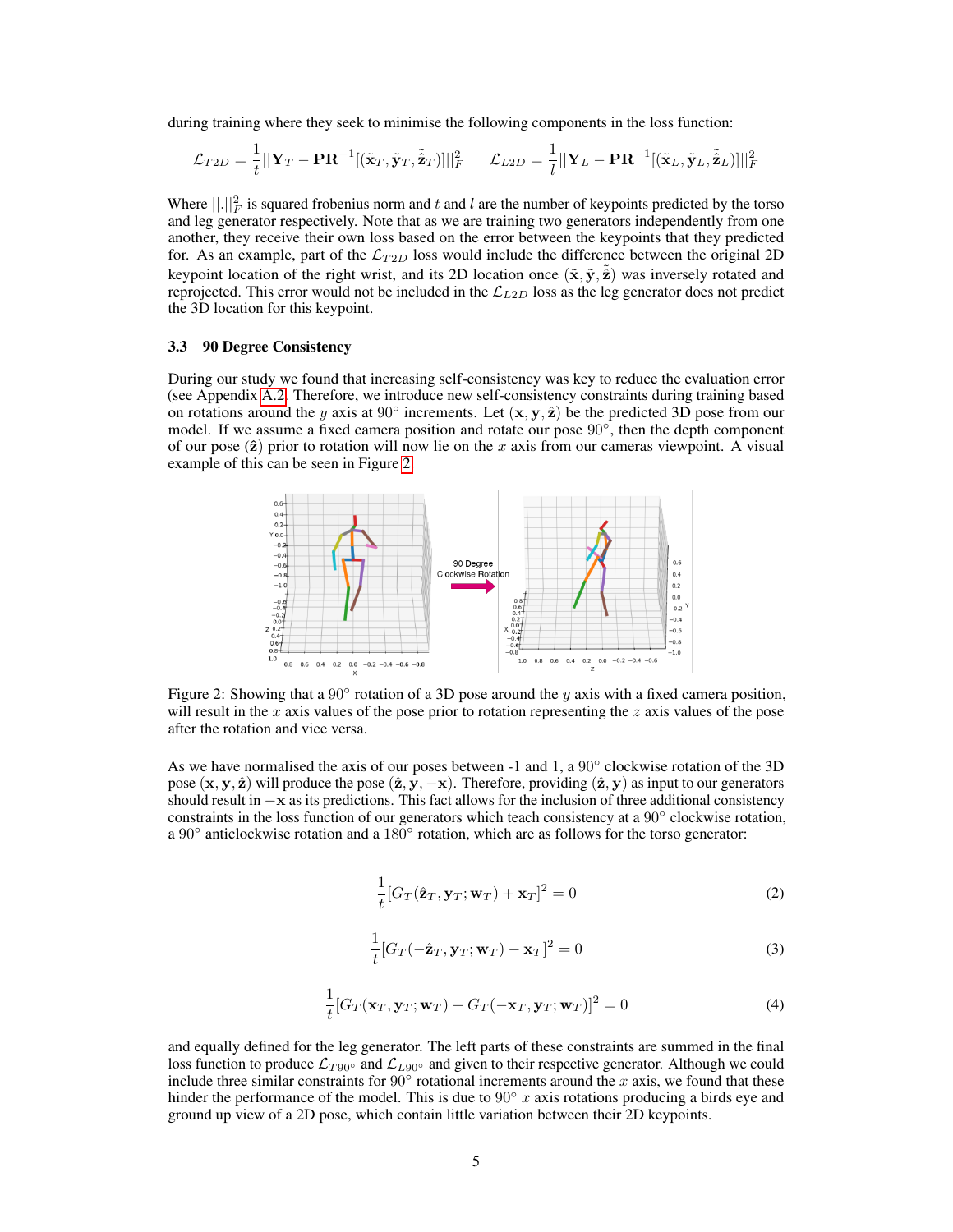#### 3.4 Discriminator Loss

Although self-consistency is important, alone it is not a sufficient for generating realistic 3D skeletons [\[6\]](#page-11-3). Therefore, we utilise a 2D discriminator  $D$ , that takes as input a 2D pose and outputs a value between 0 and 1, representing the probability of the pose being plausible. The architecture of our discriminator is a fully connected neural network with the same structure as our generators, but containing one fewer residual blocks and a sigmoid function in place of Tanh. It learns to discriminate between the real 2D poses within our data  $\mathbf{Y}$ , and our reprojected 2D pose  $\mathbf{Y}$ . This provides feedback to the generators during training, enabling the learning of geometric priors such as joint angles and limb length ratios. Our discriminator  $D$  utilised the standard GAN loss [\[10\]](#page-11-9):

$$
\min_{G} \max_{D} \quad \mathcal{L}_{adv} = \mathbb{E}(\log(D(\mathbf{Y}))) + \mathbb{E}(\log(1 - D(\tilde{\mathbf{Y}}))) \tag{5}
$$

Unlike the consistency constraints, we do not provide a unique version of  $L_{adv}$  to the torso and leg generator and instead provide the same loss (with a different weight) to both generators. This is due to two reasons. Firstly, we want our generators to produce a believable pose together which would in turn allow TIPSy to produce a believable pose by itself when knowledge was distilled. Having one discriminator see the entire 2D pose will provide this feedback during training. Secondly, we found that multiple discriminators would struggle to provide any useful feedback during training. An example being that 2D legs are normally represented as two straight or bent lines, making it hard for a discriminator to tell plausible and implausible poses apart.

#### 3.5 Knowledge Distillation

The final step of our process, and the construction of our TIPSy model, is to distill the knowledge of our leg and torso generator to an end-to-end generator. This new generator  $G_{TIPS y}$  will accept the entire 2D pose as input and predict the 3D coordinates of the whole pose.  $G_{TIPSy}$  was trained to minimise the mean-squared error (MSE) between its own predictions and that of the leg and torso generator as shown:

<span id="page-5-0"></span>
$$
\frac{1}{N}||G_{TIPSy}(\mathbf{x}, \mathbf{y}) - \hat{\mathbf{z}}||^2
$$
\n(6)

where  $\hat{z}$  is the 3D ordinates of all keypoints made by concatenating the leg and torso generators' predictions and  $N$  is the number of keypoints within the full human pose. We use MSE for knowledge distillation as we found training  $G_{TIPS y}$  adversarially, while including divergence from equation [6](#page-5-0) as an additional constraint, lead to worse performance than matching the leg and torso generators' predictions.

#### 3.6 Training

As discussed, our torso and leg generators were trained adversarially with rotational and 90° consistency and our TIPSy generator was trained using knowledge distillation. The network parameters are then updated to optimise the total loss for each generator given by:

$$
\mathcal{L}_L = w_1 \mathcal{L}_{adv} + w_2 \mathcal{L}_{L2D} + w_3 \mathcal{L}_{L90^\circ}
$$
\n<sup>(7)</sup>

$$
\mathcal{L}_T = w_4 \mathcal{L}_{adv} + w_2 \mathcal{L}_{T2D} + w_3 \mathcal{L}_{T90^\circ}
$$
\n
$$
\tag{8}
$$

$$
\mathcal{L}_{TIPSy} = \frac{1}{N} ||G_{TIPSy}(\mathbf{x}, \mathbf{y}) - \hat{\mathbf{z}}||^2
$$
\n(9)

where,  $w_1 = 0.05$ ,  $w_2 = 10$ ,  $w_3 = 3$  and  $w_4 = 0.08$  are the relative weights for the leg generators' adversarial loss, both generators' reprojection consistency loss, both generators' 90◦ consistency loss and torso generators' adversarial loss respectively. The discrepancy between  $w_1$  and  $w_4$  was due to how many keypoints each generator predicted. Our torso generator predicted  $10 z$  coordinates out of 16 in the full pose. Meaning, they predicted  $\frac{10}{16}$  of the entire pose. Therefore, any change in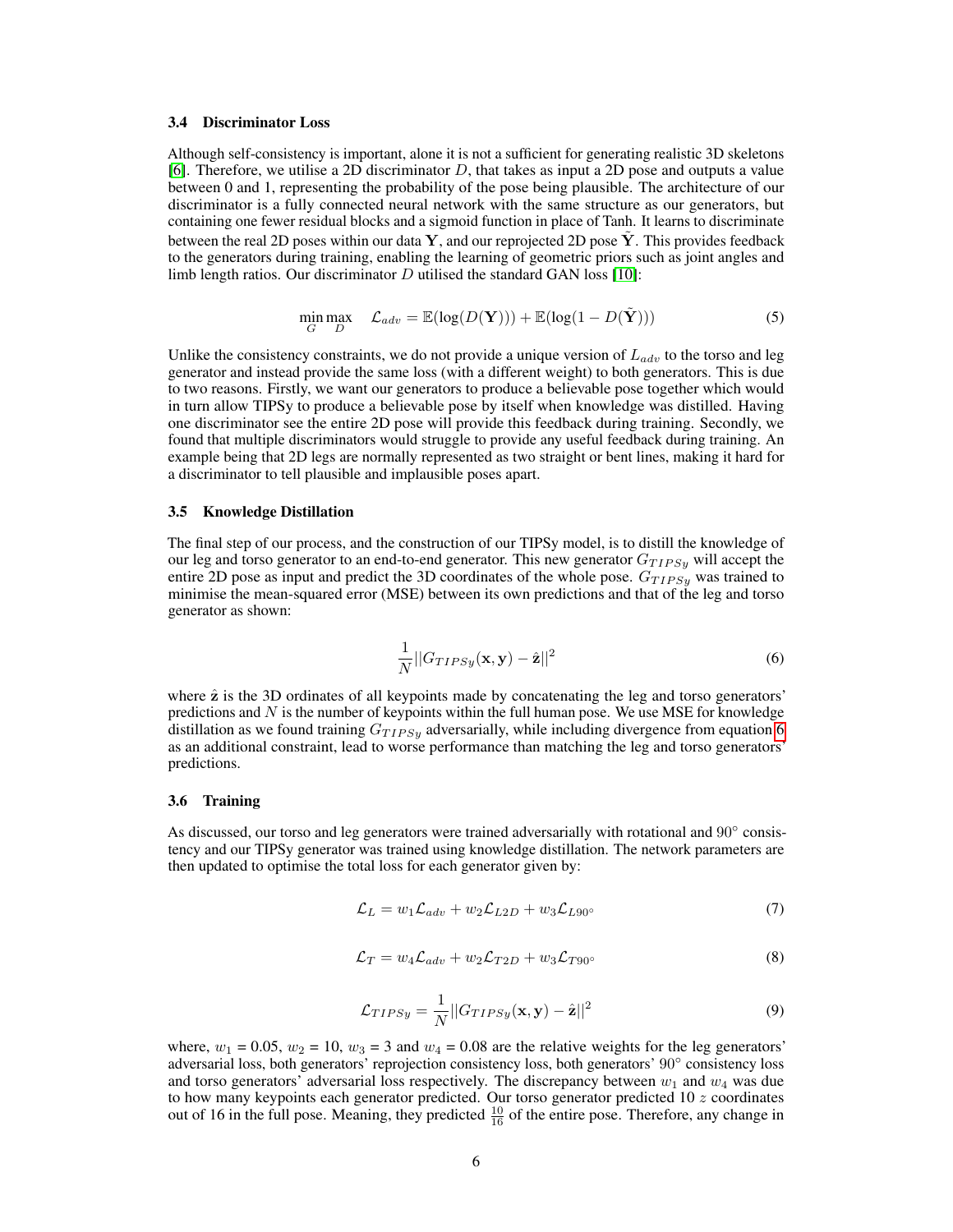adversarial loss would be more likely due to the torso generator than the leg generator and its weight is higher to reflect this. We trained our model completely unsupervised following Chen et al. [\[6\]](#page-11-3) using a batch size of 8192 and the Adam optimiser [\[17\]](#page-12-13) with a learning rate of 0.0002. Our experiments use  $N = 16$  keypoints. During discriminator training we employ label flipping with a 5% chance.

# 4 Evaluation and Experiments

Here we compare and evaluate the performance of our TIPSy model against a baseline solo generator, our leg and torso generators and other state of the art models. Our results show that not only can our approach improve upon a baseline model, but it can also generalise well to unseen poses even when compared against more complex supervised and weakly-supervised approaches.

# 4.1 Quantitative Results On Human3.6M

Human3.6M [\[14\]](#page-11-10) is one of the largest and most widely used 3D human pose datasets, containing 3.6 million 3D human poses. It consists of both video and motion capture (MoCap) data from 4 viewpoints of 5 female and 6 male subjects performing specific actions (e.g. talking on the phone, taking a photo, eating, etc.). There are two main evaluation protocols for the Human3.6M dataset, which use subjects 1, 5, 6, 7 and 8 for training and subject 9 and 11 for evaluation. Both protocols report the Mean Per Joint Position Error (MPJPE), which is the Euclidean distance in millimeters between the predicted and ground truth 3D coordinates. We report the protocol-II performance of our model which employs rigid alignment between the ground truth and predicted pose prior to evaluation. Our results can be seen in Table [1.](#page-7-0)

As we can see, by interpreting a 2D pose as multiple spatially independent sections for the purpose of 3D pose estimation, we can significantly improves results. This is highlighted by the 17% decrease in MPJPE between TIPSy and our baseline solo generator model. TIPSy also performed well against several fully supervised models and improved upon Chen et al. [\[6\]](#page-11-3) which utilised temporal information. The three actions which saw the greatest improvement when using TIPSy over a baseline solo generator are Sitting, Walking and Directions. This is surprising for we would expect the legs and torsos during actions such as walking to share more co-dependence than the purchasing action however, our results seem to highlight the opposite.

# 4.2 Quantitative Results On MPI-INF-3DHP

MPI-INF-3DHP [\[26\]](#page-12-7) is a markerless MoCap dataset containing the 3D human poses of 8 actors performing 8 different activities. To highlight the generability of TIPSy to unseen poses, we show the evaluation results on MPI-INF-3DHP when TIPSy is trained on Human3.6M. The evaluation metrics used are the *percentage of correctly positioned keypoints* (PCK3D) and *area under the curve* (AUC) as defined by Mehta et al. [\[26\]](#page-12-7). As our predicted poses are normalised, we scale them up by their original normalising factor prior to evaluation. Additionally Wandt and Rosenhahn [\[41\]](#page-13-2) found there are ambiguities between multiple cameras and 3D pose rotations, causing the potential for inverted predictions as seen in Kudo et al. [\[18\]](#page-12-5). To remove this ambiguity we assume that the direction the person is facing with respect to the camera is known. Our results can be seen in Table [2.](#page-7-1)

Comparing TIPSy against Zeng et al. [\[51\]](#page-14-1) we can see that although the PCK3D at a threshold of 150mm is similar, TIPSy has achieved an 11% improvement in AUC (threshold 0mm-150mm). This highlights that feature sharing between localised groups during training may dampen the generability of a model and that we may achieve improved results by treating them independently. Similarly TIPSy achieves a higher performance than other unsupervised and supervised approaches even when trained on the MPI-INF-3DHP dataset.

# 4.3 Adversarial Training Stability

One fundamental question when utilising unsupervised networks is when to stop training. However, we find a lack of information within prior work detailing how long authors have trained their models for. Therefore, we assume that prior work trained for a set amount of epochs and picked the weights across these epochs that performed best on an validation set. Though fine from an evaluation viewpoint, in practice this would not work if we had no ground truth data. In a truly unsupervised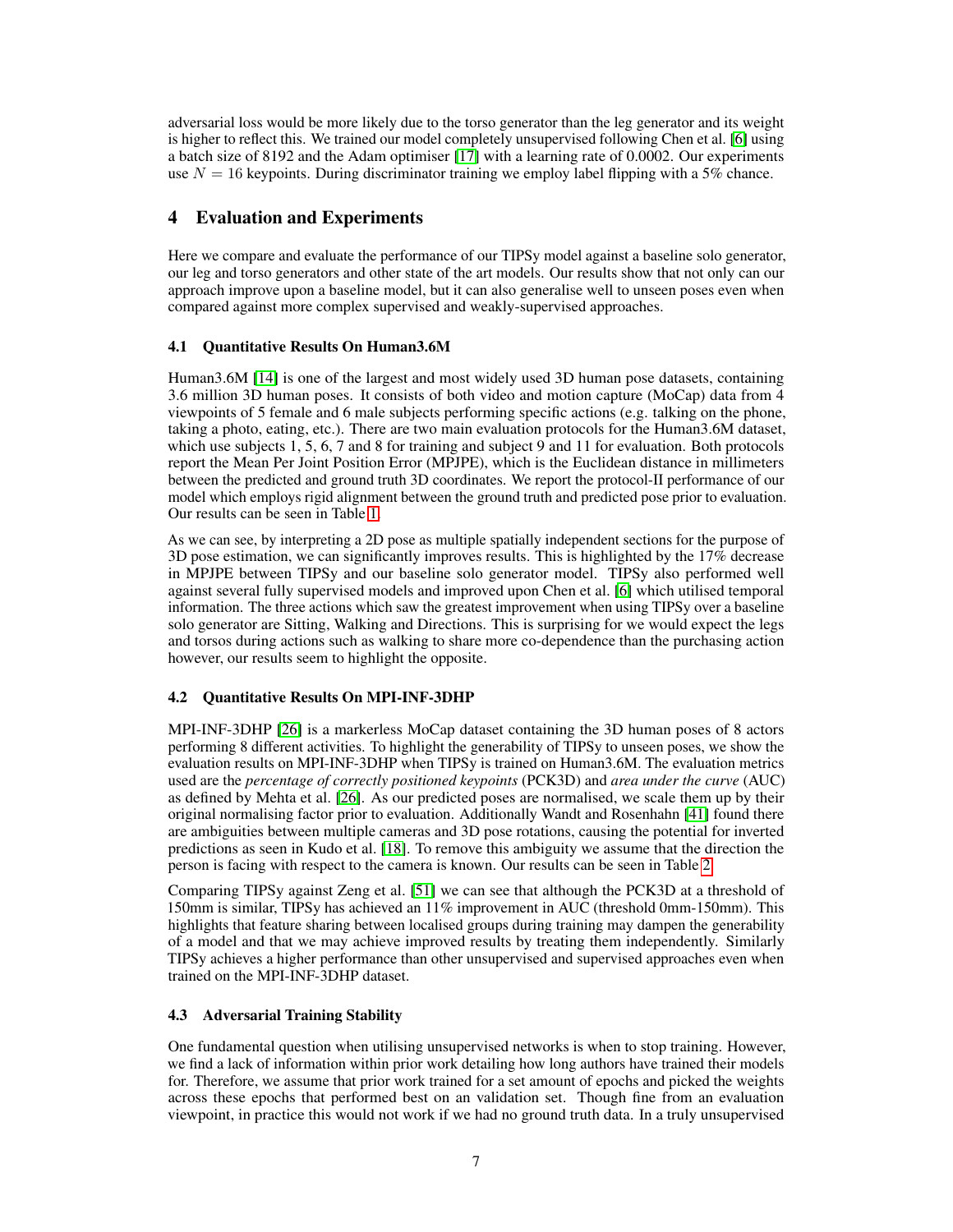<span id="page-7-0"></span>Table 1: The reconstruction error (MPJPE) on Human3.6M. Legend: (+) denotes extra data — [\[49,](#page-14-3) [32\]](#page-13-6) use 2D annotations from the MPII dataset, [\[7\]](#page-11-6) increased the amount of Human3.6M training data by 8. (GT) denotes providing 2D ground truth keypoints to a lifting model. (T) denotes the use of temporal information. All compairson results are taking from their respective papers. Lower is better, best in bold, second best underlined.

| Method                             | Approach               | Direct.                  | <b>Discuss</b>    | Eat   | Greet             | Phone                    | Photo  | Posing | Purchase |
|------------------------------------|------------------------|--------------------------|-------------------|-------|-------------------|--------------------------|--------|--------|----------|
| Martinez et al. [25]               | Supervised             | 39.5                     | 43.2              | 46.4  | 47.0              | 51.0                     | 56.0   | 41.4   | 40.6     |
| Pavllo et al. [33] (GT)            | Supervised             | 36.0                     | 38.7              | 38.0  | 41.7              | 40.1                     | 45.9   | 37.1   | 35.4     |
| Cai et al. $[3]$ (GT)              | Supervised             | 36.8                     | 38.7              | 38.2  | 41.7              | 40.7                     | 46.8   | 37.9   | 35.6     |
| Yang et al. $[49] (+)$             | Weakly-Supervised      | 26.9                     | 30.9              | 36.3  | 39.9              | 43.9                     | 47.4   | 28.8   | 29.4     |
| Pavlakos et al. $[32] (+)$         | Weakly-Supervised      | 34.7                     | 39.8              | 41.8  | 38.6              | 42.5                     | 47.5   | 38.0   | 36.6     |
| Ronchi et al. [35]                 | Weakly-Supervised      | 43.6                     | 45.3              | 45.8  | 50.9              | 46.6                     | 55.3   | 43.3   | 47.3     |
| Wandt and Rosenhahn [41] (GT)      | Weakly-Supervised      | 33.6                     | 38.8              | 32.6  | 37.5              | 36.0                     | 44.1   | 37.8   | 34.9     |
| Drover et al. $[7]$ $(GT)(+)$      | Weakly-Supervised      | 33.5                     | 39.3              | 32.9  | $\overline{37.0}$ | 35.8                     | 42.7   | 39.0   | 38.2     |
| Kudo et al. $[18]$ (GT)            | Unsupervised           | 125.0                    | 137.9             | 107.2 | 130.8             | 115.1                    | 127.3  | 147.7  | 128.7    |
| Chen et al. $[6]$ $(T)$            | Unsupervised           | $\overline{\phantom{m}}$ | ۰                 | ÷,    | ÷,                | $\overline{\phantom{0}}$ | ٠      | Ξ.     |          |
| Solo Generator (Ours)(GT)          | Unsupervised           | 51.3                     | 48.8              | 49.2  | 52.1              | 52.2                     | 54.9   | 46.4   | 46.5     |
| Leg and Torso Generator (Ours)(GT) | Unsupervised           | 39.3                     | 40.2              | 38.7  | 45.7              | 43.1                     | 53.1   | 40.1   | 41.5     |
| TIPSy (Ours)(GT)                   | Knowledge Distillation | 38.9                     | 39.7              | 39.5  | 45.5              | 42.9                     | 52.2   | 39.2   | 40.7     |
| Method                             | Approach               | Sit                      | SitD              | Smoke | Wait              | Walk                     | WalkD. | WalkT. | Avg.     |
| Martinez et al. [25]               | Supervised             | 56.5                     | 69.4              | 49.2  | 45.0              | 49.5                     | 38.0   | 43.1   | 47.7     |
| Pavllo et al. [33] (GT)            | Supervised             | 46.8                     | 53.4              | 41.4  | 36.9              | 43.1                     | 30.3   | 34.8   | 40.0     |
| Cai et al. $[3]$ (GT)              | Supervised             | 47.6                     | 51.7              | 41.3  | 36.8              | 42.7                     | 31.0   | 34.7   | 40.2     |
| Yang et al. $[49] (+)$             | Weakly-Supervised      | 36.9                     | 58.4              | 41.5  | 30.5              | 29.5                     | 42.5   | 32.2   | 37.7     |
| Pavlakos et al. $[32] (+)$         | Weakly-Supervised      | 50.7                     | 56.8              | 42.6  | 39.6              | 43.9                     | 32.1   | 36.5   | 41.8     |
| Ronchi et al. [35]                 | Weakly-Supervised      | 56.6                     | 74.3              | 47.1  | 48.5              | 52.1                     | 48.5   | 49.8   | 50.3     |
| Wandt and Rosenhahn [41] (GT)      | Weakly-Supervised      | 39.2                     | 52.0              | 37.5  | 39.8              | 34.1                     | 40.3   | 34.9   | 38.2     |
| Drover et al. $[7]$ (GT)(+)        | Weakly-Supervised      | 42.1                     | $\overline{52.3}$ | 36.9  | 39.4              | 36.8                     | 33.2   | 34.9   | 38.2     |
| Kudo et al. $[18]$ (GT)            | Unsupervised           | 134.7                    | 139.8             | 114.5 | 147.1             | 130.8                    | 125.6  | 151.1  | 130.9    |
| Chen et al. $[6]$ $(GT)(T)$        | Unsupervised           |                          |                   |       |                   |                          |        |        | 51       |
| Solo Generator (Ours)(GT)          | Unsupervised           | 65.7                     | 76.6              | 50.6  | 50.9              | 47.3                     | 50.5   | 45.8   | 52.6     |
| Leg and Torso Generator (Ours)(GT) | Unsupervised           | 51.3                     | 62.4              | 42.9  | 39.7              | 36.4                     | 46.6   | 40.6   | 44.1     |
| TIPSy (Ours)(GT)                   | Knowledge Distillation | 48.5                     | 60.9              | 42.7  | 39.6              | 35.8                     | 46.3   | 40.2   | 43.5     |

<span id="page-7-1"></span>Table 2: Results on the MPI-INF-3DHP dataset. Our models are only trained on H36M Legend: (3DHP) denotes a model being trained on the MPI-INF-3DHP dataset. (H36M) denotes a model being trained on the Human3.6M dataset. (+) denotes additional training data. (\*) uses transfer learning during from 2Dposenet. (T) denotes the use of temporal information during training. All comparison results are taking from their respective papers. Higher is better, best in bold, second best underlined.

| Method                               | Approach               | PCK3D | AUC                |
|--------------------------------------|------------------------|-------|--------------------|
| Mehta et al. [26] (3DHP + H36M)(*)   | Supervised             | 76.5  | 40.8               |
| Zeng et al. [51] (H36M)              | Supervised             | 77.6  | 43.8               |
| Yang et al. [49] $(H36M)(+)$         | Weakly-Supervised      | 69.0  | 32.0               |
| Wandt and Rosenhahn [41] (H36M)      | Weakly-Supervised      | 81.8  | 54.8               |
| Kanazawa et al. [16] (3DHP)          | Weakly-Supervised      | 77.1  | 40.7               |
| Chen et al. $[6]$ (3DHP) $(T)$       | Unsupervised           | 71.1  | 36.3               |
| Kundu et al. [19] (H36M)             | Unsupervised           | 76.5  | 39.8               |
| Solo Generator (Ours)(H36M)          | Unsupervised           | 75.7  | 47.0               |
| Leg and Torso Generator (Ours)(H36M) | Unsupervised           | 77.1  | 47.9               |
| TIPSy (Ours)(H36M)                   | Knowledge Distillation | 78.0  | $\underline{48.8}$ |

scenario there are three approaches we could use to decide when to stop training. Firstly, we could monitor the discriminators loss and stop training when it too weak or strong. Though there is intuition for this approach, in practice a strong discriminator can cause a generator to fail due to vanishing gradients [\[1\]](#page-11-12) and a weak discriminator provides poor feedback to a generator reducing its performance. Secondly, we could visualise the predictions per epoch and decide by eye which pose is the best. Though having potentially hundreds of epochs and thousands of poses, this is not an efficient solution. Lastly, and most realistically, we could pick the final weight during the training of our model or average the weights between a certain range of epochs to use. For this scenario we show the stability of 5 solo and 5 leg and torso generators during adversarial training which can be seen in Figure [3.](#page-8-0)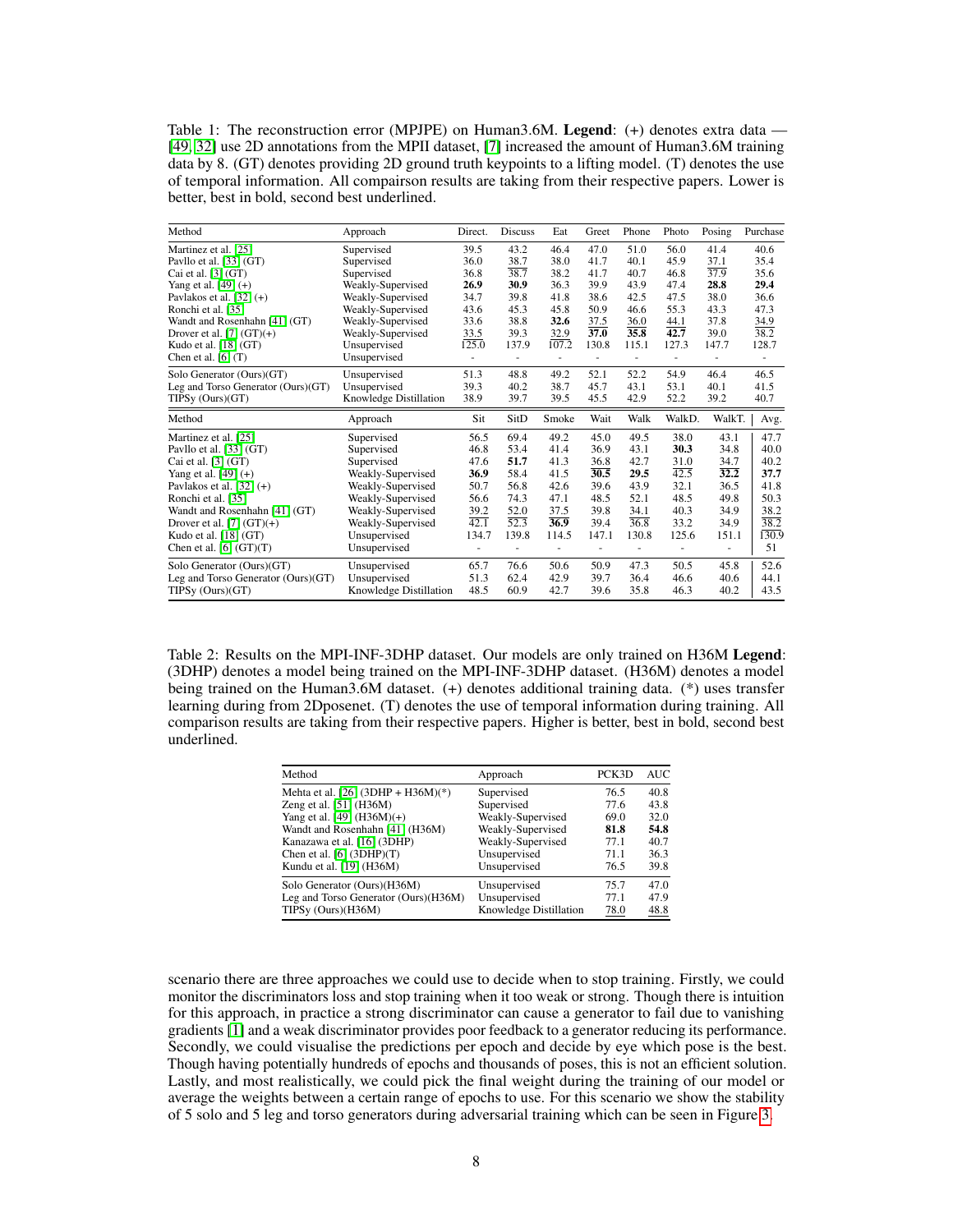<span id="page-8-0"></span>

Figure 3: The evaluation error (MPJPE) of 5 leg and torso generators compared against 5 solo generators on the Human3.6M dataset for each training epoch. Note how the leg and torso generators error is more stable during learning where as the solo generators have more uncertainty.

As we can see, by having a leg and torso generator training independently not only is the MPJPE lower, but there is reduced uncertainty during the adversarial learning period (epochs 0-500). Our results also show that epoch 500 is where our discriminator learns the dataset, becoming too strong for both our models and causing a divergence away from the optimum. This is especially apparent within our solo generators' error as it diverged rapidly before settling around the 70mm mark. However, our leg and torso generators' error appears to slowly diverge from the optimum. There is a large uncertainty between our leg and torso generators' during this period however, so more comparisons are needed to see if this truly is the case. As these models were trained for 800 epochs. By choosing the last epochs weights to evaluate the average error of the leg and torso generators' would have been 54.9mm and our solo generators' average error would have been 68.9mm. If we had trained for 400 epochs then the average error of the leg and torso generators' would have been 48.0mm and the solo generators' 56.6mm. From epoch 300 to 600 the average error and standard deviation of our leg and torso generators' was  $48.9 \pm 2.2$ mm, the average error and standard deviation of our solo generators' by comparison was  $59.1 \pm 4.2$ mm. Going forward we would be interested to see if we are able to preempt the divergence observed from analysing changes within the loss of both our leg and torso generators and discriminator during training.

#### 4.4 Are there still unintuitive keypoint correlations?

The motivation behind TIPSy came from the assumption that when we minimise the predictive error on the entire 2D skeleton, we induce correlations between a keypoints 3D prediction and all of other 2D keypoints, which we believed to be sub-optimal. Although we have shown that by learning independent segments we can achieve a 17% reduction in MPJPE, we are uncertain if this has also reduced correlations between keypoints that we would intuitively think of as independent. To investigate if these correlations have decreased, this section will explore the effect that changing a single keypoint has on the predictions of both a TIPSy model and a solo generator. With these results we can compare which prediction has changed most substantially and if this is what we as humans would intuitively think should change, i.e. we changed the left wrists 2D location therefore the left wrist and left elbow 3D prediction should change the most substantially. If however, the change in predictions is similar or negligible in both models, then we wish to understand why TIPSy has achieved such a substantial improvement.

To show how changing one specific 2D keypoint affects the 3D predictions of other keypoints within our model, we will show the squared difference in predictions once a selected keypoint has increased by 5% in size. As an example, if the 2D keypoint of the left wrist is  $(0.1, 0.1)$  and we wish to examine the affects it has on 3D prediction, then we will adjust its 2D coordinate to be (0.12, 0.12) while keeping all other 2D keypoints the same. The initial results of this study can be seen in Table [3,](#page-9-0) Table [4](#page-10-0) and Table [5](#page-10-1) which shows the squared difference in predictions due to increasing the right knees, left wrists and heads 2D coordinates respectively. Note for now that these are only the initial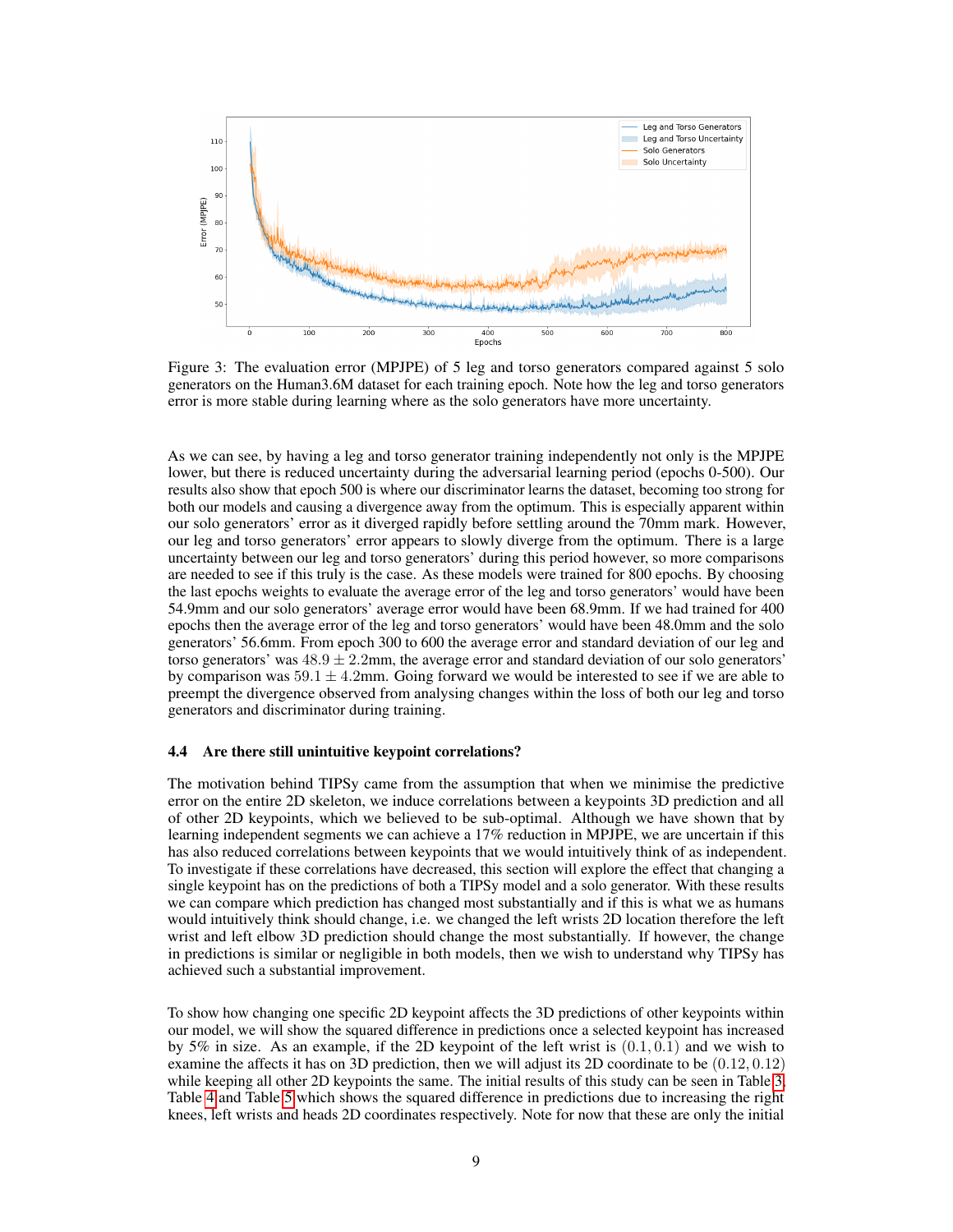results of this study and therefore only show the squared difference for a single pose. However, this still provides an insight into how one keypoint may influence each models overall predictions.

<span id="page-9-0"></span>

| Keypoint           | Solo Squared Difference $(\times 10^{-6})$ | TIPSy Squared Difference $(\times 10^{-6})$ |
|--------------------|--------------------------------------------|---------------------------------------------|
| Right Hip          | 1.04                                       | 8.14                                        |
| Right Knee         | 147.90                                     | 130.20                                      |
| Right Ankle        | 571.30                                     | 297.30                                      |
| Left Hip           | 7.09                                       | 4.81                                        |
| Left Knee          | 3.69                                       | 3.05                                        |
| Left Ankle         | 169.0                                      | 80.26                                       |
| Spine              | 1.43                                       | 2.43                                        |
| Neck               | 10.62                                      | 19.34                                       |
| Head               | 34.40                                      | 7.26                                        |
| Crown              | 104.80                                     | 4.65                                        |
| Left Shoulder      | 20.28                                      | 0.06                                        |
| Left Elbow         | 80.63                                      | 4.06                                        |
| Left Wrist         | 75.24                                      | 0.45                                        |
| Right Shoulder     | 7.31                                       | 0.07                                        |
| <b>Right Elbow</b> | 168.10                                     | 2.63                                        |
| <b>Right Wrist</b> | 482.60                                     | 22.27                                       |

Table 3: Showing the squared difference in z coordinate predictions of both our solo and TIPSy approach for each keypoint due to a 5% increase to the right knees 2D coordinate. Largest difference is in bold, second largest underlined

Examining Table [3,](#page-9-0) we can see the affect the right knees 2D coordinate has on the predictions of both models. This highlights that for the solo generator, any change in the 2D coordinate of the right knee mostly affects the 3D prediction for the right ankle. However, the second most influenced keypoint was that of the right wrist. Demonstrating that during adversarial learning, our solo generator has learned to correlate the right knees 2D coordinate and its 3D prediction for the right wrist. The results of our TIPSy model show a different story and go with human intuition, with the most influenced prediction being that of the right ankle followed by the right knee itself, which we assume would change most significantly as they are connected. Strangely however, the right wrist coordinate for our TIPSy model has the 4th largest difference. Meaning at some point during knowledge distillation, TIPSy also learned to somewhat correlate the right knees 2D coordinate with its 3D prediction for the right wrist. Though the difference is substantially smaller than that of the solo generator.

Table [4](#page-10-0) paints a similar picture to before, where TIPSy has managed to learn correlations between 2D coordinates and their own 3D predictions, as well the predictions of connected keypoints within the human pose. This is shown by the biggest difference in predictions being that of the left wrist followed by the left elbow. Our solo generator however has barely adjusted its prediction for the left elbow and in fact adjusted its prediction for the right wrist the most. This goes against our own intuition as we are able to easily move our left and right wrist independently from one another. Similarly, our solo generator has adjusted its predictions for the crown and left ankle keypoint. These again are keypoints we would assume to be independent from the left wrist.

Surprisingly Table [5](#page-10-1) shows that TIPSy has induced correlations between keypoints that we would not expect. As changing the 2D location of the head has resulted in the right wrists 3D prediction seeing the biggest change, followed by the crown. The solo generator also had similar results with the biggest difference being observed in the crowns prediction and then the right wrist. It is worth noting however that TIPSy has fewer unintuitive correlations, such as the right ankle difference being quite high within the solo generator, but low in the TIPSy model. This shows that in this circumstance TIPSy has induced a correlation we would not expect, overall the unintuitive correlations between keypoints has been reduced.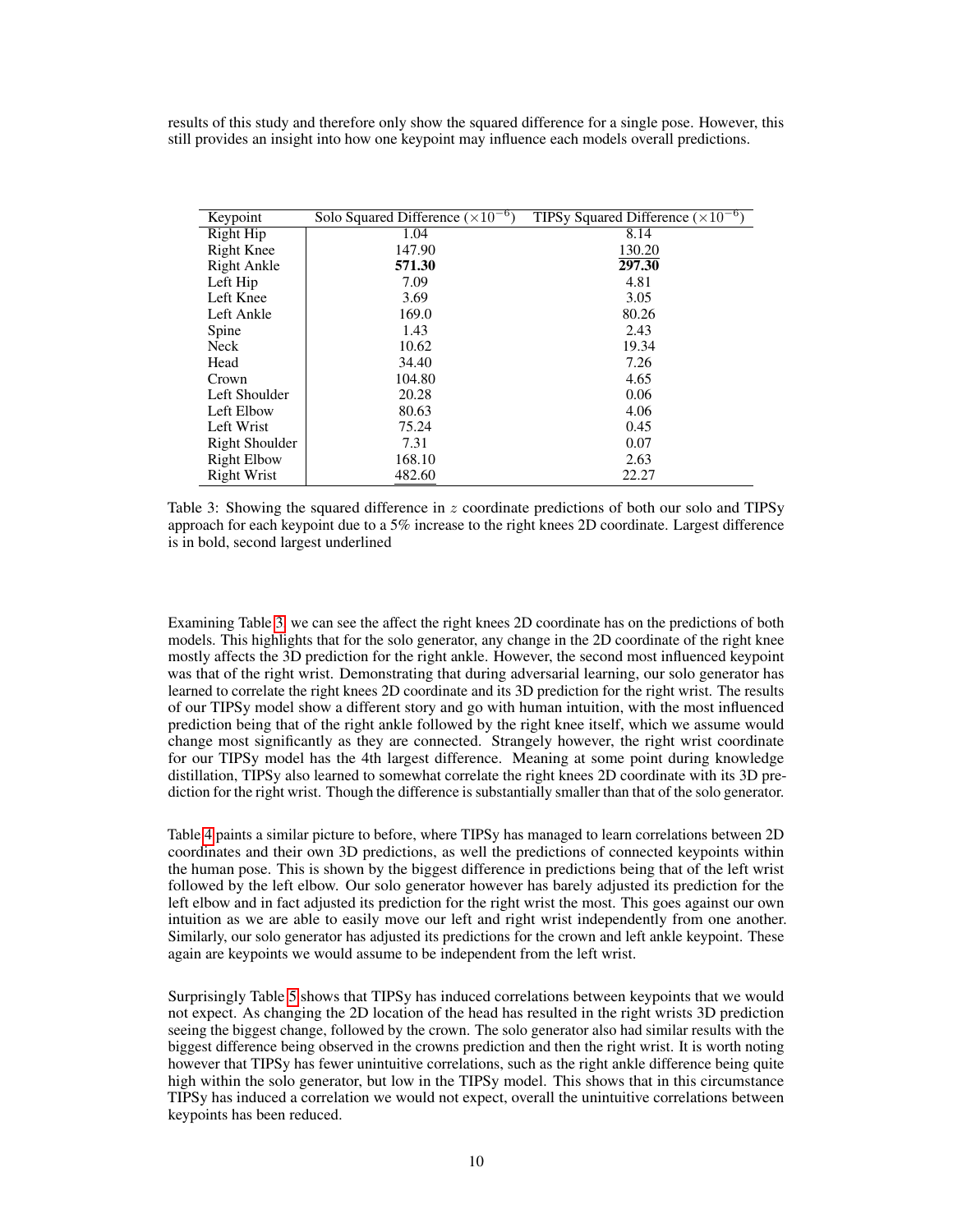<span id="page-10-0"></span>

| Keypoint           | Solo Squared Difference $(\times 10^{-6})$ | TIPSy Squared Difference ( $\times 10^{-6}$ ) |
|--------------------|--------------------------------------------|-----------------------------------------------|
| Right Hip          | 8.39                                       | 0.54                                          |
| Right Knee         | 0.15                                       | 0.47                                          |
| Right Ankle        | 6.32                                       | 15.04                                         |
| Left Hip           | 7.77                                       | 1.03                                          |
| Left Knee          | 0.16                                       | 2.36                                          |
| Left Ankle         | 81.94                                      | 2.14                                          |
| Spine              | 7.81                                       | 2.16                                          |
| Neck               | 7.65                                       | 25.2                                          |
| Head               | 48.84                                      | 7.21                                          |
| Crown              | 138.43                                     | 12.02                                         |
| Left Shoulder      | 35.29                                      | 8.94                                          |
| Left Elbow         | 1.01                                       | 563.39                                        |
| Left Wrist         | 372.19                                     | 1651.88                                       |
| Right Shoulder     | 17.45                                      | 0.79                                          |
| <b>Right Elbow</b> | 35.95                                      | 11.01                                         |
| <b>Right Wrist</b> | 525.75                                     | 87.84                                         |

Table 4: Showing the squared difference in  $z$  coordinate predictions of both our solo and TIPSy approach for each keypoint due to a 5% increase to the left wrists 2D coordinate. Largest difference is in bold, second largest underlined

<span id="page-10-1"></span>

| Keypoint           | Solo Squared Difference $(\times 10^{-6})$ | TIPSy Squared Difference $(\times 10^{-6})$ |
|--------------------|--------------------------------------------|---------------------------------------------|
| Right Hip          | 0.02                                       | 3.70                                        |
| <b>Right Knee</b>  | 24.04                                      | 4.59                                        |
| Right Ankle        | 183.73                                     | 4.42                                        |
| Left Hip           | 0.02                                       | 2.03                                        |
| Left Knee          | 32.70                                      | 3.30                                        |
| Left Ankle         | 19.68                                      | 3.75                                        |
| Spine              | 7.79                                       | 0.01                                        |
| Neck               | 36.28                                      | 45.84                                       |
| Head               | 68.46                                      | 89.20                                       |
| Crown              | 406.19                                     | 170.68                                      |
| Left Shoulder      | 29.15                                      | 65.23                                       |
| Left Elbow         | 54.10                                      | 21.84                                       |
| Left Wrist         | 161.46                                     | 1.99                                        |
| Right Shoulder     | 9.27                                       | 42.98                                       |
| <b>Right Elbow</b> | 111.85                                     | 41.26                                       |
| <b>Right Wrist</b> | 398.49                                     | 288.77                                      |

Table 5: Showing the squared difference in z coordinate predictions of both our solo and TIPSy approach for each keypoint due to a 5% increase to the heads 2D coordinate. Largest difference is in bold, second largest underlined

# 5 Conclusions

This paper presented TIPSy, an improved unsupervised training approach for 3D human pose estimation which learns how to lift independent segments of the 2D kinematic skeleton separately. Our approach introduces new additional consistency constraints which improve the adversarial self-consistency cycle and lower the quantitative error. Moreover, we highlighted that in a truly unsupervised scenario TIPSy would allow for an optimum model to be created through increased GAN stability. In fact, by exploiting the spatial independence of the torso and legs we are able to reduce the evaluation error by 17% and comparing well against supervised and weakly-supervised approaches on the Human3.6M dataset. Furthermore, we believe that a TIPSy training approach could be used to help improve the performance of both supervised and weakly-supervised approaches. Additionally, our high AUC performance in the MPI-INF-3DHP dataset with a model trained on H36M demonstrates that a TIPSy approach can generalise well to unseen poses, improving upon prior supervised models that assume a 2D pose should be treated as codependent localised groups. From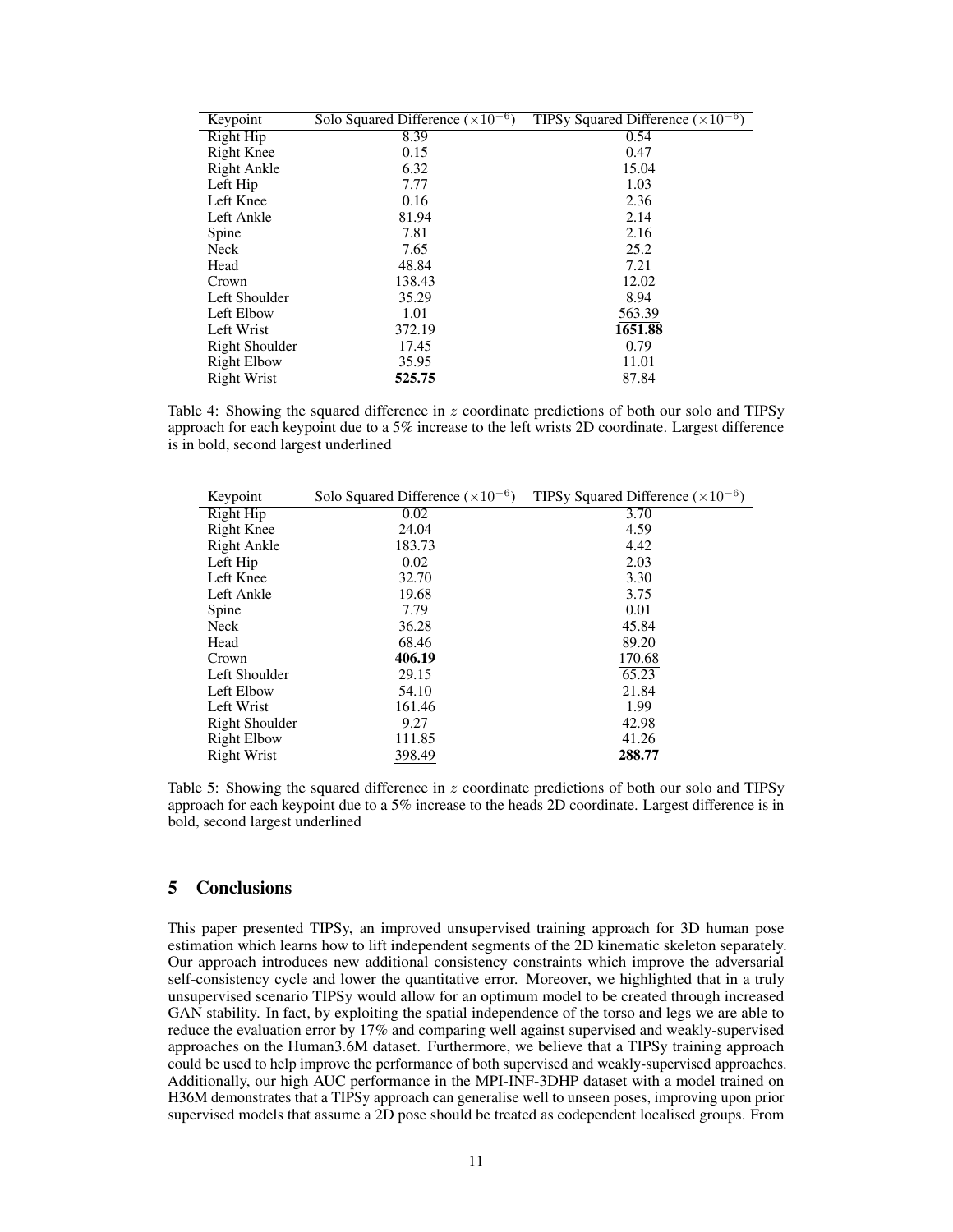our initial analysis we can see that these results may be due to the correlations between independent keypoints being reduced. However, this still requires further investigation as we have so far only investigated the affect of a few keypoints on one pose.

## References

- <span id="page-11-12"></span>[1] Martín Arjovsky and Léon Bottou. Towards principled methods for training generative adversarial networks. *ArXiv*, abs/1701.04862, 2017.
- <span id="page-11-13"></span>[2] Jimmy Lei Ba, Jamie Ryan Kiros, and Geoffrey E. Hinton. Layer normalization, 2016. URL <https://arxiv.org/abs/1607.06450>.
- <span id="page-11-11"></span>[3] Yujun Cai, Liuhao Ge, Jun Liu, Jianfei Cai, Tat-Jen Cham, Junsong Yuan, and Nadia Magnenat Thalmann. Exploiting spatial-temporal relationships for 3d pose estimation via graph convolutional networks. In *2019 IEEE/CVF International Conference on Computer Vision (ICCV)*, pages 2272–2281, 2019. doi: 10.1109/ICCV.2019.00236.
- <span id="page-11-4"></span>[4] Z. Cao, G. Hidalgo, T. Simon, S. Wei, and Y. Sheikh. Openpose: Realtime multi-person 2d pose estimation using part affinity fields. *IEEE Transactions on Pattern Analysis and Machine Intelligence*, 43(01):172–186, jan 2021. ISSN 1939-3539. doi: 10.1109/TPAMI.2019.2929257.
- <span id="page-11-1"></span>[5] Ching-Hang Chen and Deva Ramanan. 3d human pose estimation = 2d pose estimation + matching. *2017 IEEE Conference on Computer Vision and Pattern Recognition (CVPR)*, pages 5759–5767, 2017.
- <span id="page-11-3"></span>[6] Ching-Hang Chen, Ambrish Tyagi, Amit Agrawal, Dylan Drover, M. V. Rohith, Stefan Stojanov, and James M. Rehg. Unsupervised 3d pose estimation with geometric self-supervision. *2019 IEEE/CVF Conference on Computer Vision and Pattern Recognition (CVPR)*, pages 5707–5717, 2019.
- <span id="page-11-6"></span>[7] Dylan Drover, Rohith M. V, Ching-Hang Chen, Amit Agrawal, Ambrish Tyagi, and Cong Phuoc Huynh. Can 3d pose be learned from 2d projections alone? In Laura Leal-Taixé and Stefan Roth, editors, *Computer Vision – ECCV 2018 Workshops*, pages 78–94, Cham, 2019. Springer International Publishing. ISBN 978-3-030-11018-5.
- <span id="page-11-2"></span>[8] Haoshu Fang, Yuanlu Xu, Wenguan Wang, Xiaobai Liu, and Song-Chun Zhu. Learning pose grammar to encode human body configuration for 3d pose estimation. In *AAAI*, 2018.
- <span id="page-11-0"></span>[9] David A Forsyth, Okan Arikan, Leslie Ikemoto, Deva Ramanan, and James O'Brien. Computational studies of human motion: Tracking and motion synthesis. 2006.
- <span id="page-11-9"></span>[10] Ian Goodfellow, Jean Pouget-Abadie, Mehdi Mirza, Bing Xu, David Warde-Farley, Sherjil Ozair, Aaron Courville, and Yoshua Bengio. Generative adversarial nets. In Z. Ghahramani, M. Welling, C. Cortes, N. Lawrence, and K. Q. Weinberger, editors, *Advances in Neural Information Processing Systems*, volume 27. Curran Associates, Inc., 2014. URL [https://proceedings.](https://proceedings.neurips.cc/paper/2014/file/5ca3e9b122f61f8f06494c97b1afccf3-Paper.pdf) [neurips.cc/paper/2014/file/5ca3e9b122f61f8f06494c97b1afccf3-Paper.pdf](https://proceedings.neurips.cc/paper/2014/file/5ca3e9b122f61f8f06494c97b1afccf3-Paper.pdf).
- <span id="page-11-5"></span>[11] Ishaan Gulrajani, Faruk Ahmed, Martin Arjovsky, Vincent Dumoulin, and Aaron C Courville. Improved training of wasserstein gans. In I. Guyon, U. V. Luxburg, S. Bengio, H. Wallach, R. Fergus, S. Vishwanathan, and R. Garnett, editors, *Advances in Neural Information Processing Systems*, volume 30. Curran Associates, Inc., 2017. URL [https://proceedings.neurips.](https://proceedings.neurips.cc/paper/2017/file/892c3b1c6dccd52936e27cbd0ff683d6-Paper.pdf) [cc/paper/2017/file/892c3b1c6dccd52936e27cbd0ff683d6-Paper.pdf](https://proceedings.neurips.cc/paper/2017/file/892c3b1c6dccd52936e27cbd0ff683d6-Paper.pdf).
- <span id="page-11-7"></span>[12] Geoffrey E. Hinton, Oriol Vinyals, and Jeffrey Dean. Distilling the knowledge in a neural network. *ArXiv*, abs/1503.02531, 2015.
- <span id="page-11-8"></span>[13] Yingkun Huang, Weidong Jin, Zhibin Yu, and Bing Li. Supervised feature selection through deep neural networks with pairwise connected structure. *Knowledge-Based Systems*, 204: 106202, 07 2020. doi: 10.1016/j.knosys.2020.106202.
- <span id="page-11-10"></span>[14] Catalin Ionescu, Dragos Papava, Vlad Olaru, and Cristian Sminchisescu. Human3.6m: Large scale datasets and predictive methods for 3d human sensing in natural environments. *IEEE Transactions on Pattern Analysis and Machine Intelligence*, 36(7):1325–1339, jul 2014.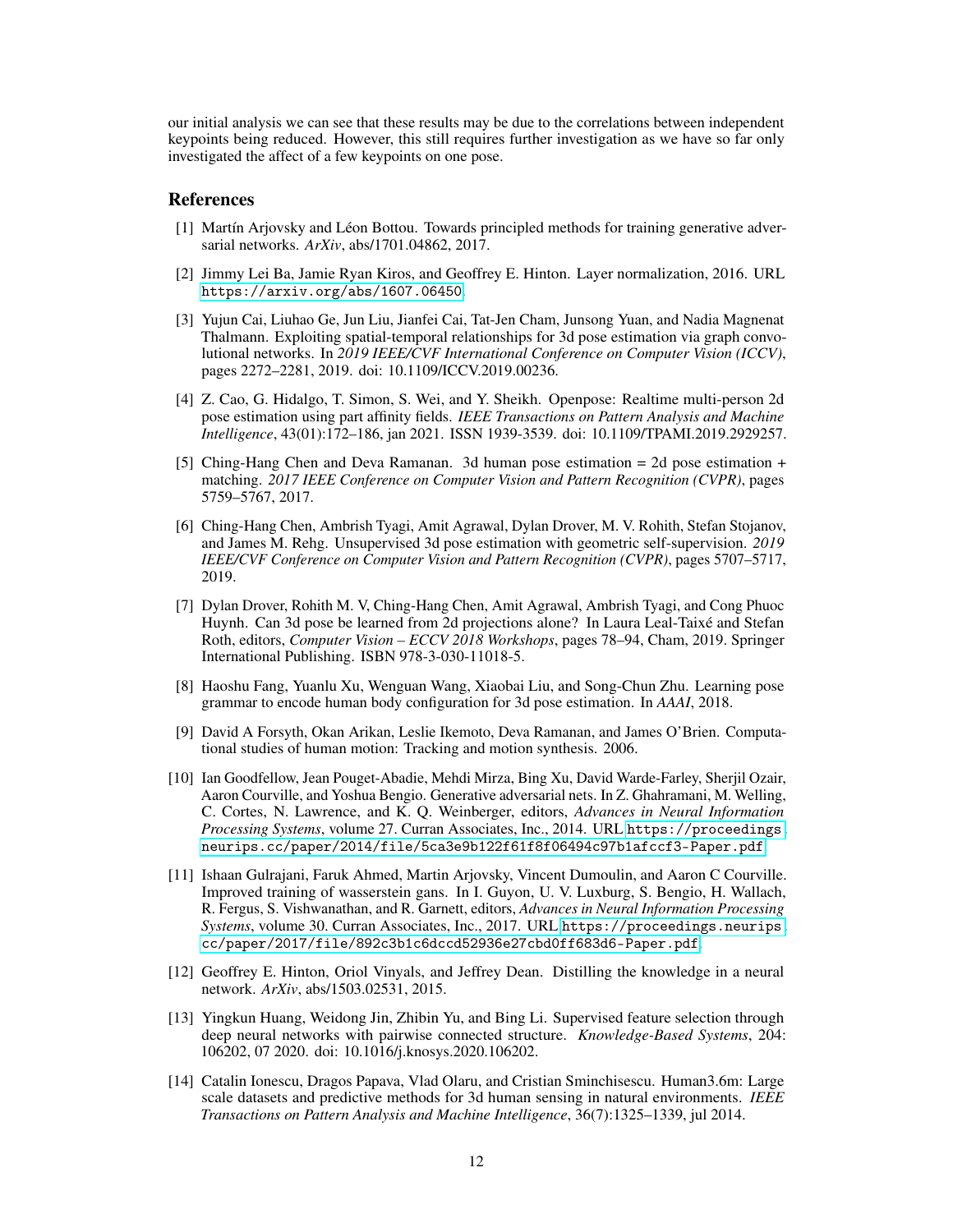- <span id="page-12-2"></span>[15] Hao Jiang. 3d human pose reconstruction using millions of exemplars. In *2010 20th International Conference on Pattern Recognition*, pages 1674–1677, 2010. doi: 10.1109/ICPR.2010. 414.
- <span id="page-12-14"></span>[16] Angjoo Kanazawa, Michael J. Black, David W. Jacobs, and Jitendra Malik. End-to-end recovery of human shape and pose. In *2018 IEEE/CVF Conference on Computer Vision and Pattern Recognition*, pages 7122–7131, 2018. doi: 10.1109/CVPR.2018.00744.
- <span id="page-12-13"></span>[17] Diederik P. Kingma and Jimmy Ba. Adam: A method for stochastic optimization. *CoRR*, abs/1412.6980, 2015.
- <span id="page-12-5"></span>[18] Yasunori Kudo, Keisuke Ogaki, Yusuke Matsui, and Yuri Odagiri. Unsupervised adversarial learning of 3d human pose from 2d joint locations, 2018.
- <span id="page-12-15"></span>[19] Jogendra Nath Kundu, Siddharth Seth, Mayur Rahul, M. Rakesh, Venkatesh Babu Radhakrishnan, and Anirban Chakraborty. Kinematic-structure-preserved representation for unsupervised 3d human pose estimation. In *AAAI*, 2020.
- <span id="page-12-8"></span>[20] Sijin Li, Weichen Zhang, and Antoni B. Chan. Maximum-margin structured learning with deep networks for 3d human pose estimation. *International Journal of Computer Vision*, 122: 149–168, 2015.
- <span id="page-12-6"></span>[21] Wen-Nung Lie, Guan-Han Lin, Lung-Sheng Shih, Yuling Hsu, Thang Huu Nguyen, and Quynh Nguyen Quang Nhu. Fully convolutional network for 3d human skeleton estimation from a single view for action analysis. In *2019 IEEE International Conference on Multimedia Expo Workshops (ICMEW)*, pages 1–6, 2019. doi: 10.1109/ICMEW.2019.0-120.
- <span id="page-12-11"></span>[22] Matthew Loper, Naureen Mahmood, Javier Romero, Gerard Pons-Moll, and Michael J. Black. SMPL: A skinned multi-person linear model. *ACM Trans. Graphics (Proc. SIGGRAPH Asia)*, 34(6):248:1–248:16, October 2015.
- <span id="page-12-4"></span>[23] Chenxu Luo, Xiao Chu, and Alan Loddon Yuille. Orinet: A fully convolutional network for 3d human pose estimation. *ArXiv*, abs/1811.04989, 2018.
- <span id="page-12-0"></span>[24] D. Luvizon, H. Tabia, and David Picard. Multi-task deep learning for real-time 3d human pose estimation and action recognition. *IEEE transactions on pattern analysis and machine intelligence*, 2020.
- <span id="page-12-1"></span>[25] Julieta Martinez, Mir Rayat Imtiaz Hossain, Javier Romero, and J.J. Little. A simple yet effective baseline for 3d human pose estimation. pages 2659–2668, 10 2017. doi: 10.1109/ ICCV.2017.288.
- <span id="page-12-7"></span>[26] Dushyant Mehta, Helge Rhodin, Dan Casas, Pascal Fua, Oleksandr Sotnychenko, Weipeng Xu, and Christian Theobalt. Monocular 3d human pose estimation in the wild using improved cnn supervision. In *3D Vision (3DV), 2017 Fifth International Conference on*. IEEE, 2017. doi: 10.1109/3dv.2017.00064. URL [http://gvv.mpi-inf.mpg.de/3dhp\\_dataset](http://gvv.mpi-inf.mpg.de/3dhp_dataset).
- <span id="page-12-3"></span>[27] Dushyant Mehta, Srinath Sridhar, Oleksandr Sotnychenko, Helge Rhodin, Mohammad Shafiei, Hans-Peter Seidel, Weipeng Xu, Dan Casas, and Christian Theobalt. Vnect: Real-time 3d human pose estimation with a single rgb camera. volume 36, 2017. doi: 10.1145/3072959.3073596. URL <http://gvv.mpi-inf.mpg.de/projects/VNect/>.
- <span id="page-12-9"></span>[28] Alejandro Newell, Kaiyu Yang, and Jia Deng. Stacked hourglass networks for human pose estimation. In Bastian Leibe, Jiri Matas, Nicu Sebe, and Max Welling, editors, *Computer Vision – ECCV 2016*, pages 483–499, Cham, 2016. Springer International Publishing. ISBN 978-3-319-46484-8.
- <span id="page-12-12"></span>[29] Mark Nishimura, David B. Lindell, Christopher Metzler, and Gordon Wetzstein. Disambiguating monocular depth estimation with a single transient. In Andrea Vedaldi, Horst Bischof, Thomas Brox, and Jan-Michael Frahm, editors, *Computer Vision – ECCV 2020*, pages 139–155, Cham, 2020. Springer International Publishing. ISBN 978-3-030-58589-1.
- <span id="page-12-10"></span>[30] Sungheon Park and Nojun Kwak. 3d human pose estimation with relational networks. In *BMVC*, 2018.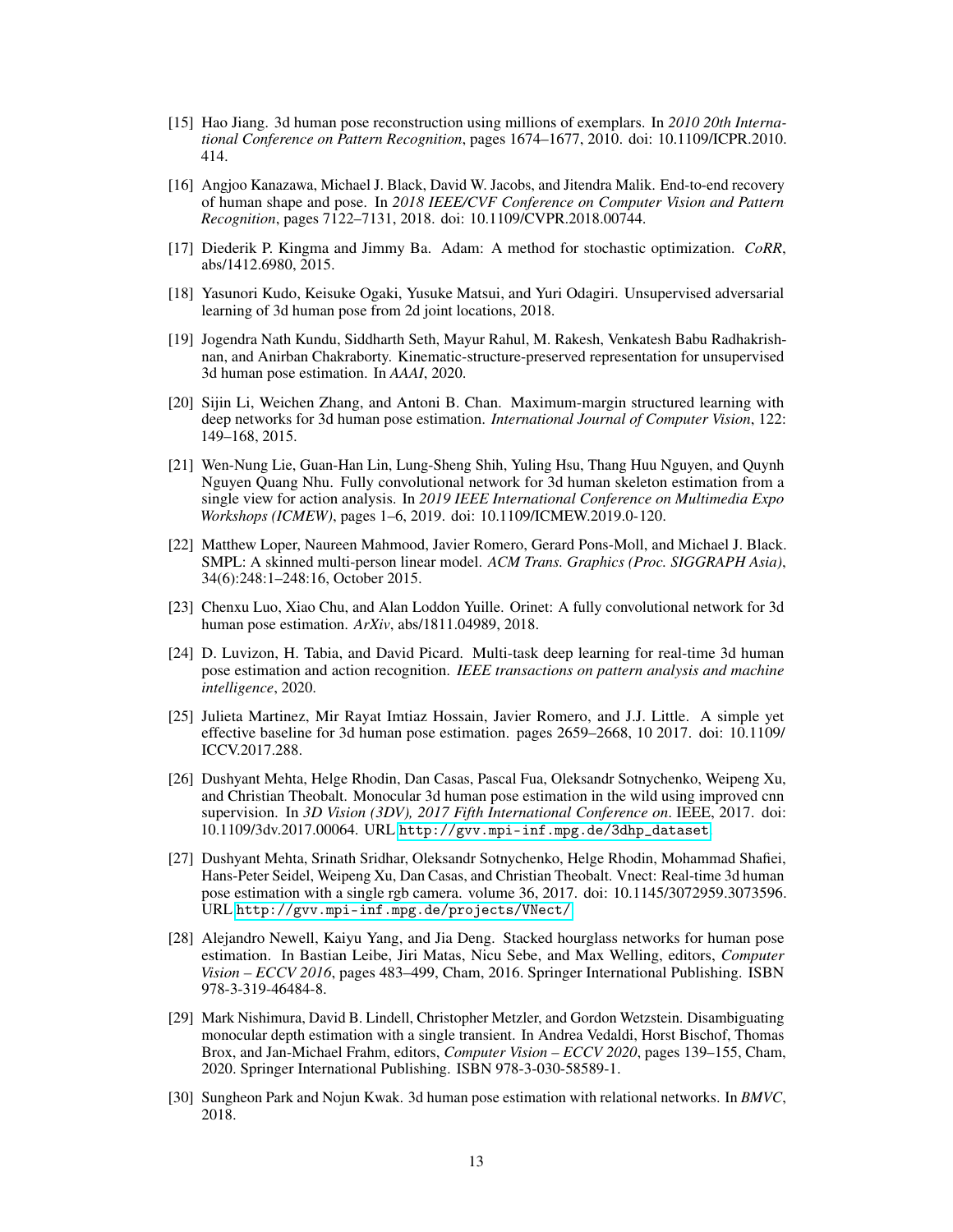- <span id="page-13-3"></span>[31] Georgios Pavlakos, Xiaowei Zhou, Konstantinos G. Derpanis, and Kostas Daniilidis. Coarseto-fine volumetric prediction for single-image 3d human pose. *2017 IEEE Conference on Computer Vision and Pattern Recognition (CVPR)*, pages 1263–1272, 2017.
- <span id="page-13-6"></span>[32] Georgios Pavlakos, Xiaowei Zhou, and Kostas Daniilidis. Ordinal depth supervision for 3d human pose estimation. pages 7307–7316, 06 2018. doi: 10.1109/CVPR.2018.00763.
- <span id="page-13-1"></span>[33] Dario Pavllo, Christoph Feichtenhofer, David Grangier, and Michael Auli. 3d human pose estimation in video with temporal convolutions and semi-supervised training. pages 7745–7754, 06 2019. doi: 10.1109/CVPR.2019.00794.
- <span id="page-13-11"></span>[34] Alec Radford, Luke Metz, and Soumith Chintala. Unsupervised representation learning with deep convolutional generative adversarial networks. *CoRR*, abs/1511.06434, 2016.
- <span id="page-13-7"></span>[35] Matteo Ruggero Ronchi, Oisin Mac Aodha, Robert Eng, and Pietro Perona. It's all relative: Monocular 3d human pose estimation from weakly supervised data. In *British Machine Vision Conference 2018, BMVC 2018, Northumbria University, Newcastle, UK, September 3-6, 2018*, page 300, 2018. URL <http://bmvc2018.org/contents/papers/0182.pdf>.
- <span id="page-13-12"></span>[36] Shibani Santurkar, Dimitris Tsipras, Andrew Ilyas, and Aleksander Madry. How does batch normalization help optimization? In S. Bengio, H. Wallach, H. Larochelle, K. Grauman, N. Cesa-Bianchi, and R. Garnett, editors, *Advances in Neural Information Processing Systems*, volume 31. Curran Associates, Inc., 2018. URL [https://proceedings.neurips.cc/paper/2018/](https://proceedings.neurips.cc/paper/2018/file/905056c1ac1dad141560467e0a99e1cf-Paper.pdf) [file/905056c1ac1dad141560467e0a99e1cf-Paper.pdf](https://proceedings.neurips.cc/paper/2018/file/905056c1ac1dad141560467e0a99e1cf-Paper.pdf).
- <span id="page-13-4"></span>[37] X. Sun, J. Shang, S. Liang, and Y. Wei. Compositional human pose regression. In *2017 IEEE International Conference on Computer Vision (ICCV)*, pages 2621–2630, Los Alamitos, CA, USA, oct 2017. IEEE Computer Society. doi: 10.1109/ICCV.2017.284. URL [https:](https://doi.ieeecomputersociety.org/10.1109/ICCV.2017.284) [//doi.ieeecomputersociety.org/10.1109/ICCV.2017.284](https://doi.ieeecomputersociety.org/10.1109/ICCV.2017.284).
- [38] Bugra Tekin, Isinsu Katircioglu, Mathieu Salzmann, Vincent Lepetit, and Pascal Fua. Structured prediction of 3d human pose with deep neural networks. In Edwin R. Hancock Richard C. Wilson and William A. P. Smith, editors, *Proceedings of the British Machine Vision Conference (BMVC)*, pages 130.1–130.11. BMVA Press, September 2016. ISBN 1-901725-59-6. doi: 10.5244/C.30.130. URL <https://dx.doi.org/10.5244/C.30.130>.
- <span id="page-13-5"></span>[39] D Tome, Christopher Russell, and L Agapito. Lifting from the deep: Convolutional 3d pose estimation from a single image, 2017.
- <span id="page-13-10"></span>[40] S. Tripathi, S. Ranade, A. Tyagi, and A. Agrawal. Posenet3d: Learning temporally consistent 3d human pose via knowledge distillation. In *2020 International Conference on 3D Vision (3DV)*, pages 311–321, Los Alamitos, CA, USA, nov 2020. IEEE Computer Society. doi: 10. 1109/3DV50981.2020.00041. URL [https://doi.ieeecomputersociety.org/10.1109/](https://doi.ieeecomputersociety.org/10.1109/3DV50981.2020.00041) [3DV50981.2020.00041](https://doi.ieeecomputersociety.org/10.1109/3DV50981.2020.00041).
- <span id="page-13-2"></span>[41] Bastian Wandt and Bodo Rosenhahn. Repnet: Weakly supervised training of an adversarial reprojection network for 3d human pose estimation. In *2019 IEEE/CVF Conference on Computer Vision and Pattern Recognition (CVPR)*, pages 7774–7783, 2019. doi: 10.1109/CVPR.2019. 00797.
- <span id="page-13-8"></span>[42] Bastian Wandt, Hanno Ackermann, and Bodo Rosenhahn. A kinematic chain space for monocular motion capture. In *ECCV Workshops*, 2018.
- <span id="page-13-9"></span>[43] Chaoyang Wang, Chen Kong, and Simon Lucey. Distill knowledge from nrsfm for weakly supervised 3d pose learning. *2019 IEEE/CVF International Conference on Computer Vision (ICCV)*, pages 743–752, 2019.
- <span id="page-13-0"></span>[44] Jinbao Wang, Shujie Tan, Xiantong Zhen, Shuo Xu, Feng Zheng, Zhenyu He, and Ling Shao. Deep 3d human pose estimation: A review. *Computer Vision and Image Understanding*, 210:103225, 2021. ISSN 1077-3142. doi: https://doi.org/10.1016/j.cviu.2021.103225. URL <https://www.sciencedirect.com/science/article/pii/S1077314221000692>.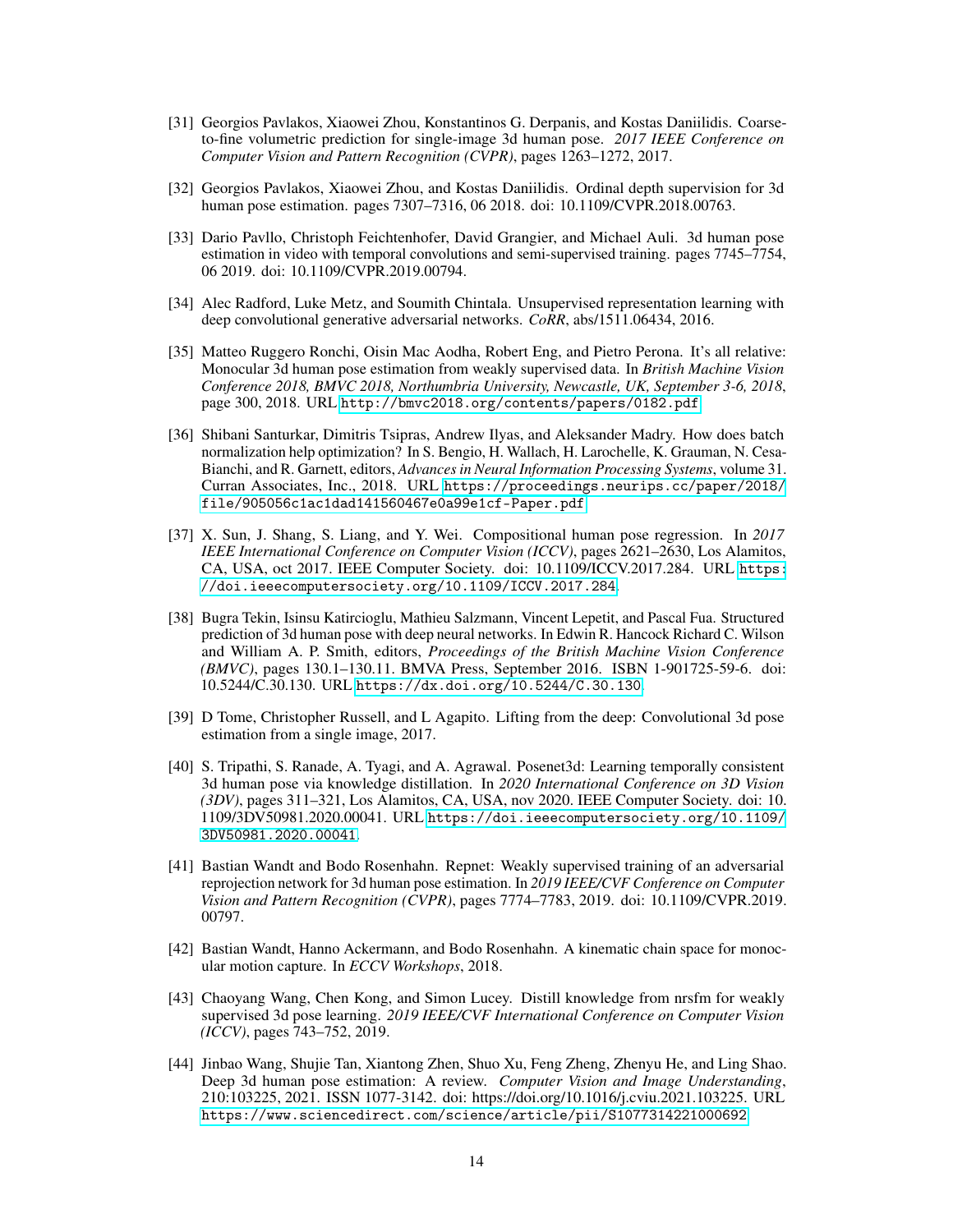- <span id="page-14-5"></span>[45] Philippe Weinzaepfel, Romain Brégier, Hadrien Combaluzier, Vincent Leroy, and Grégory Rogez. Dope: Distillation of part experts for whole-body 3d pose estimation in the wild. In *Computer Vision – ECCV 2020: 16th European Conference, Glasgow, UK, August 23–28, 2020, Proceedings, Part XXVI*, page 380–397, Berlin, Heidelberg, 2020. Springer-Verlag. ISBN 978- 3-030-58573-0. doi: 10.1007/978-3-030-58574-7\_23. URL [https://doi.org/10.1007/](https://doi.org/10.1007/978-3-030-58574-7_23) [978-3-030-58574-7\\_23](https://doi.org/10.1007/978-3-030-58574-7_23).
- <span id="page-14-7"></span>[46] Maksymilian Wojtas and Ke Chen. Feature importance ranking for deep learning. In *Advances in Neural Information Processing Systems 33*, Advances in Neural Information Processing Systems. Morgan Kaufmann Publishers, September 2020. 34th Conference on Neural Information Processing Systems, NeurIPS 2020 ; Conference date: 06-12-2020 Through 12-12-2020.
- <span id="page-14-6"></span>[47] Chenxin Xu, Siheng Chen, Maosen Li, and Ya Zhang. Invariant teacher and equivariant student for unsupervised 3d human pose estimation. In *Proceedings of the AAAI Conference on Artificial Intelligence*, volume 35, pages 3013–3021, 2021.
- <span id="page-14-0"></span>[48] Jingjing Yang, Lili Wan, Wanru Xu, and Shenghui Wang. 3d human pose estimation from a single image via exemplar augmentation. *Journal of Visual Communication and Image Representation*, 59:371–379, 2019. ISSN 1047-3203. doi: https://doi.org/10.1016/j.jvcir.2019.01.033. URL <https://www.sciencedirect.com/science/article/pii/S1047320319300446>.
- <span id="page-14-3"></span>[49] Wei Yang, Wanli Ouyang, X. Wang, Jimmy S. J. Ren, Hongsheng Li, and Xiaogang Wang. 3d human pose estimation in the wild by adversarial learning. *2018 IEEE/CVF Conference on Computer Vision and Pattern Recognition*, pages 5255–5264, 2018.
- <span id="page-14-2"></span>[50] Zhenbo Yu, Bingbing Ni, Jingwei Xu, Junjie Wang, Chenglong Zhao, and Wenjun Zhang. Towards alleviating the modeling ambiguity of unsupervised monocular 3d human pose estimation. In *Proceedings of the IEEE/CVF International Conference on Computer Vision (ICCV)*, pages 8651–8660, October 2021.
- <span id="page-14-1"></span>[51] Ailing Zeng, Xiao Sun, Fuyang Huang, Minhao Liu, Qiang Xu, and Stephen Lin. Srnet: Improving generalization in 3d human pose estimation with a split-and-recombine approach. In Andrea Vedaldi, Horst Bischof, Thomas Brox, and Jan-Michael Frahm, editors, *Computer Vision – ECCV 2020*, pages 507–523, Cham, 2020. Springer International Publishing. ISBN 978-3-030-58568-6.
- <span id="page-14-4"></span>[52] Xingyi Zhou, Qixing Huang, Xiao Sun, Xiangyang Xue, and Yichen Wei. Towards 3d human pose estimation in the wild: A weakly-supervised approach. In *The IEEE International Conference on Computer Vision (ICCV)*, Oct 2017.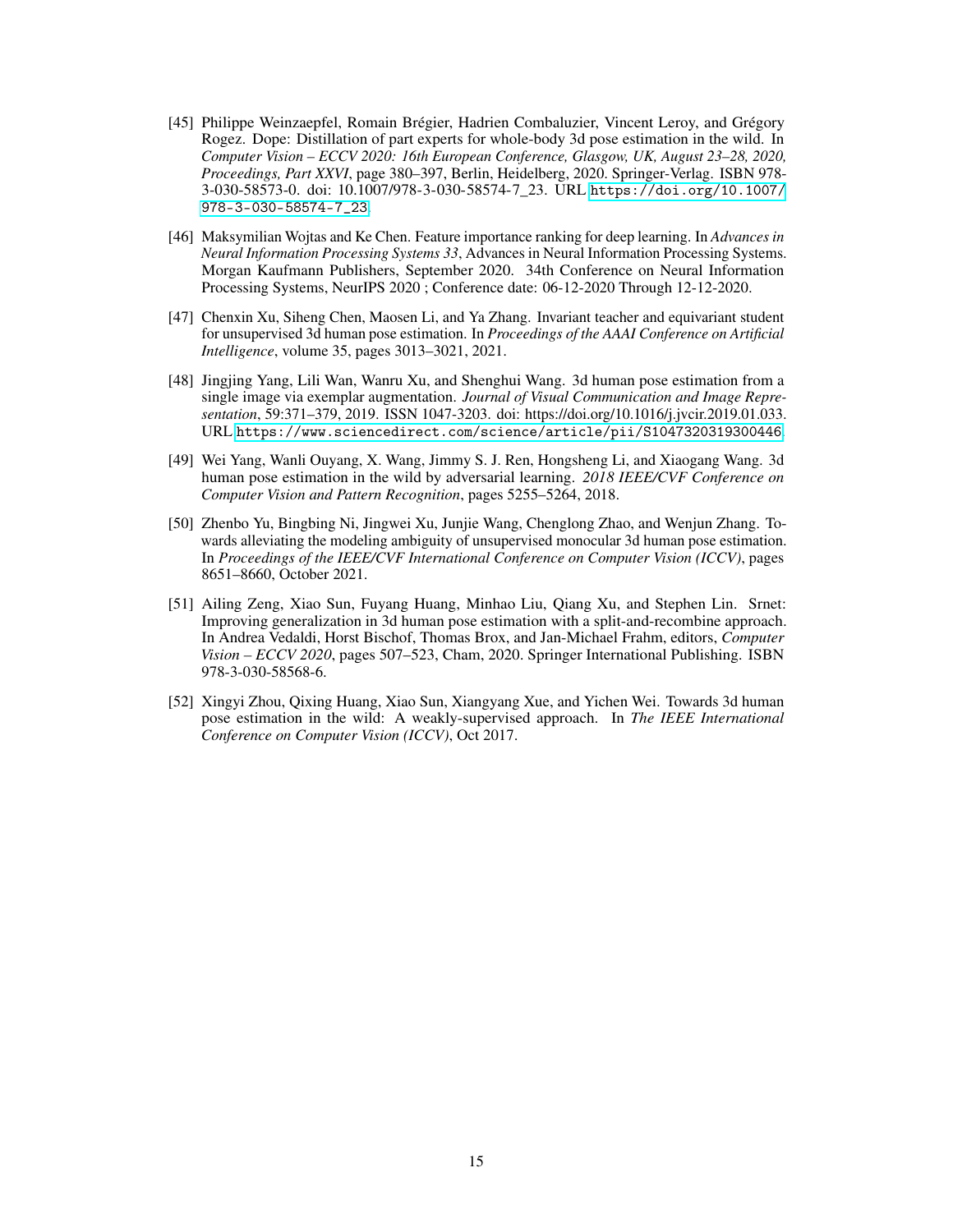# A Appendix

### <span id="page-15-0"></span>A.1 Additional Figures



Figure 4: Generator architecture. The network consists of one linear, batch normalisation and activation layer followed by 4 residual blocks. A hyperbolic tangent function would then predict the Z values between -1 and 1. The discriminator is has one fewer residual block and sigmoid in place of Tanh.

#### <span id="page-15-1"></span>A.2 Improving the consistency cycle

We found during our study that we are able to achieve a better quantitative error by improving self-consistency even if this leads to a pose that is easy to discriminate against. This can be seen clearly in Table [6](#page-15-2) where we see a noticeable decrease in MPJPE between the results in Drover et al. [\[7\]](#page-11-6) and our re-creation with the additional consistency constraints mentioned within our work.

| Model                       | Avg. |
|-----------------------------|------|
| Drover $et al. [7]$         | 38.2 |
| Ours (Improved Consistency) | 34.9 |

<span id="page-15-2"></span>Table 6: The results of Drover et al. [\[7\]](#page-11-6) and our recreation with our additional consistency constraints and changing the weight values of the loss function to increase the importance of self-consistency.

Because of this, we sought to replace the random rotation self-consistency cycle with something more efficient. This was due to a random rotation lending itself to long training times, where the longer a model is trained the more random rotations it will see and therefore the more consistent it will become. However, this could be a problem as highlighted in Figure [3](#page-8-0) where a longer training period may lead to GAN instability. By contrast our 90° consistency constraints allows for 3 specified angles of consistency to be learned per training iteration, while also being more computational efficient then randomly rotation a 3D object and re-projecting it. These by themselves however aren't sufficient to learn self-consistency as the model only learns 3 specific angles during training and in the wild many more viewpoints exist. We therefore sought an optimisation formula similar to our 90° consistency that would satisfy all possible viewpoints around the  $y$  axis. First let us determine the end position of the pose  $(x, y, \hat{z}_i)$  after a random 3D rotation  $\mathbf{R}_{\theta}$  along the y axis: